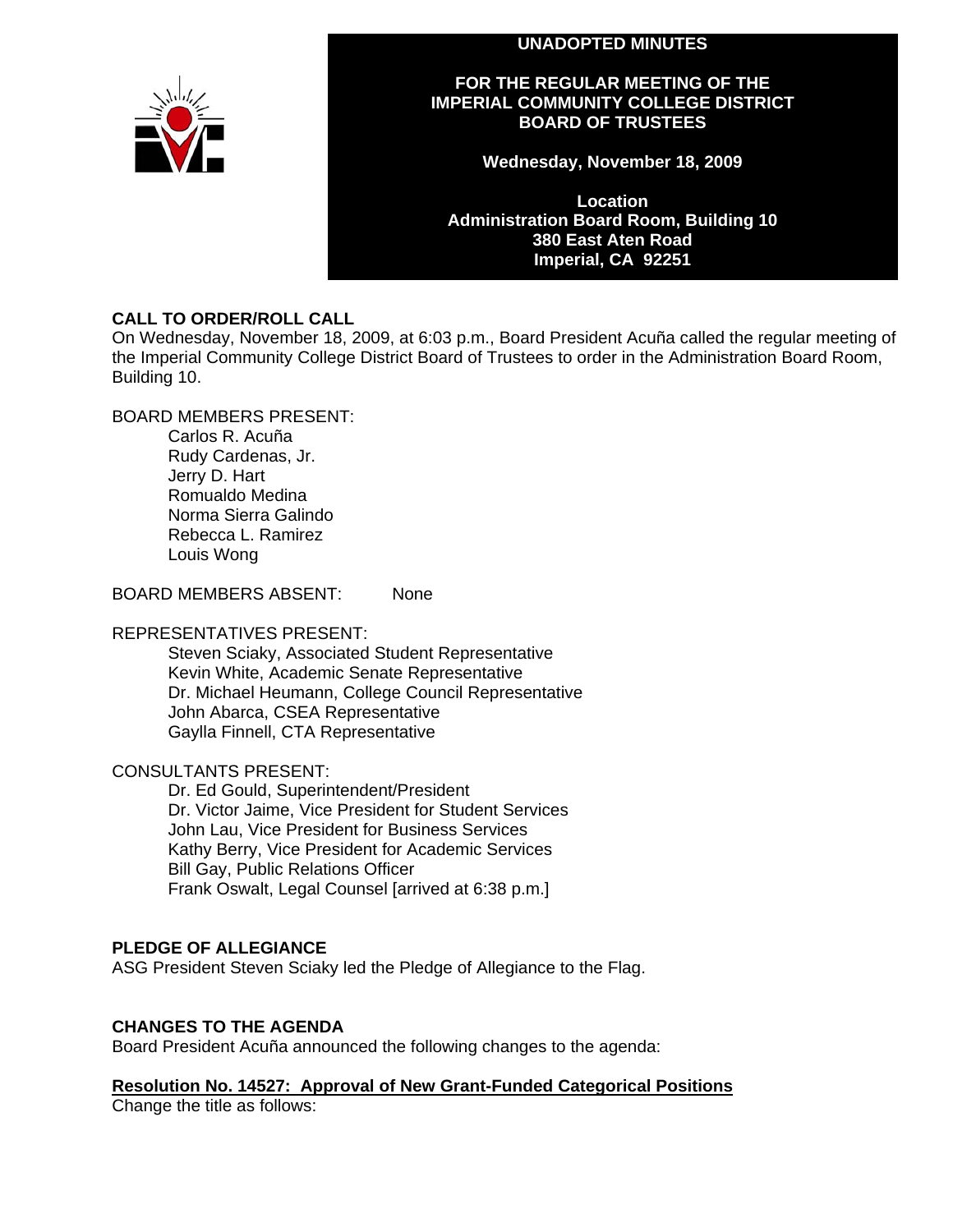*Classification Title Department Funding Range Youth Adult Development Specialist Applied Sciences Full-Time 19* 

*Categorical-100%* 

## **Resolution No. 14523: Termination of the Small Business Development Center**

The closure dates to change as follows:

*BE IT RESOLVED that the Board regretfully approves the closure and termination of the Small Business Development Center effective December 31, 2009 January 31, 2010.* 

## **PUBLIC COMMENT**

Jose Beltran of El Centro spoke in support of SBDC.

Gustavo Reza, Director of SBDC spoke in support of the SBDC. He stated to the Board he was present for two reasons: 1) he stated that he felt as the director of SBDC he needed to apologize to the college for not being able to secure a program for the community; 2) he asked the Board to consider the need for the SBDC services. He stated that both IVC and SBDC had benefited from the relationship. He stated he was not diminishing the recommendations and was asking the Board to revisit the SBDC item in January to reach an agreement where they could guarantee fiscal liability from the college.

Felix Mesa of El Centro California spoke in support of the SBDC.

## **INFORMATION REPORTS**

#### **Employee of the Month for November 2009 – John Lau**

Vice President for Business Services Lau introduced Joe Cornejo as the November of 2009 Employee of the Month. He stated that he had been with the college for 16 years before he retired and became employee of the month after his retirement due to his expertise, knowledge, ability, and popularity.

Joe Cornejo spoke and stated he is very honored for the award and stated his biggest honor has been being part of the IVC Family.

#### **Social Media Presentation – Bill Gay, Public Relations Officer**

Public Relations Officer Bill Gay spoke and stated that he was pleased to present colleague Student Services Technician Rosanna Lugo.

He presented a PowerPoint with social media networking information that included Facebook, Twitter, MySpace, information and graphs.

Student Services Technician Lugo spoke about the social media IVC currently has which is: Facebook, Twitter, MySpace, Student Portal, 50<sup>th</sup> Anniversary Page, and the Facebook Athletics Fan Page. She presented a regional comparison of colleges using social media and commented that IVC doubles in numbers compared to the next highest user. She spoke about the benefit that the Foundation could have using a social media outlet. She presented the number of 23,265 of unique views between October 16 and November 15, 2009. She spoke about how the department is tracking the top conversations on the portals. She spoke about the uses of social media and how they are used at IVC.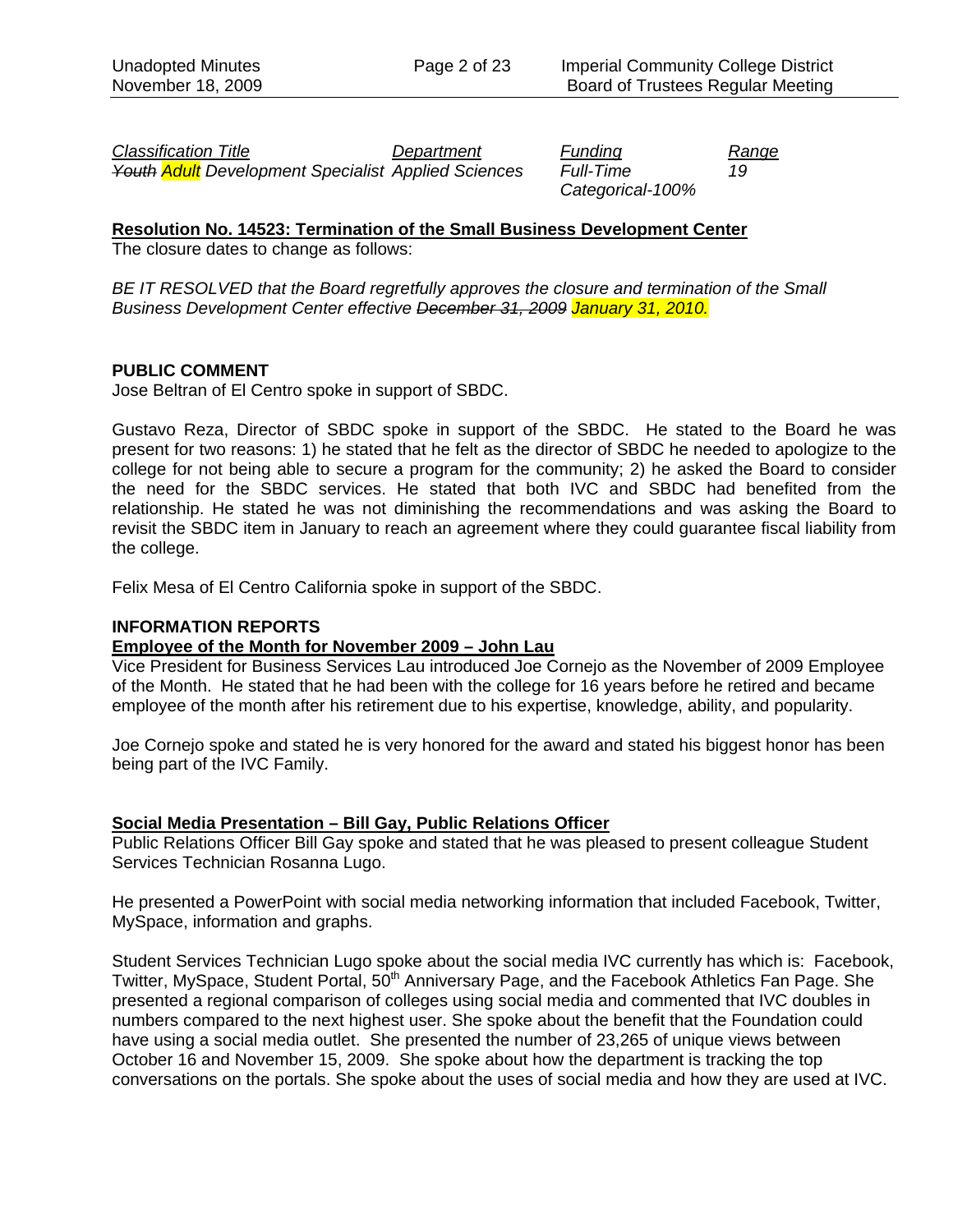Public Relations Officer Bill Gay spoke about the future of social media.

Board President Acuña asked if this social media is being used by high school students. Public Relations Officer Gay stated there was a use and commented that MySpace is being developed for high school students.

Trustee Galindo asked what was censored on the sites besides curse words.

Public Relations Officer Gay spoke and stated that liable and malicious acts on the sites would be censored.

President Gould asked about the possibilities of advertising on the sites and asked what the revenue stream would be for the college.

Public Relations Officer Gay stated that there is a tool that could be used and the District would need to look into that. He spoke about the controls that are in place as students use their real names instead of anonymity. He stated that IVC posts photos but does not allow students to do so.

## **Point of Privilege**

President Gould asked for Point of Privilege to recognize Cross Country Coach Eric Lehtonen on his team's cross country wins.

## **Board Member Reports**

Trustee Hart reported the following:

- Passed out the *SDICCCA Advocacy Plan Goal and Objectives*.
- Commented on the San Diego Union Tribune article related to community colleges.
- He passed out the *SDICCCA Minus State Funding By the Numbers Draft*. He stated 2,700 classes were cut from the SDICCCA region. He stated that the District needs to tell the state that they need to continue to help our students.
- Attended a meeting on campus related to the SDSU-IV enrollment. He stated that IVC needs to ensure the programs that are more widely studied have the transfer requirements and that the corresponding courses that are taken by IVC students make it to the top tier so the students are ready to transfer.
- He stated that he spoke to Transfer Center Director Carol Lee and she explained to him the different reasons why some of the classes are not offered at IVC. He stated one of the suggestions was that IVC sends its students to Grossmont Community College to get them to the top tier. He stated that was not the answer and stated that IVC needs to offer the classes so that our IVC students are served.

President Gould stated that a report would be given to the Board in December by Transfer Director Carol Lee.

Board President Acuña asked if the cuts were done proportionately. Trustee Hart stated that they were.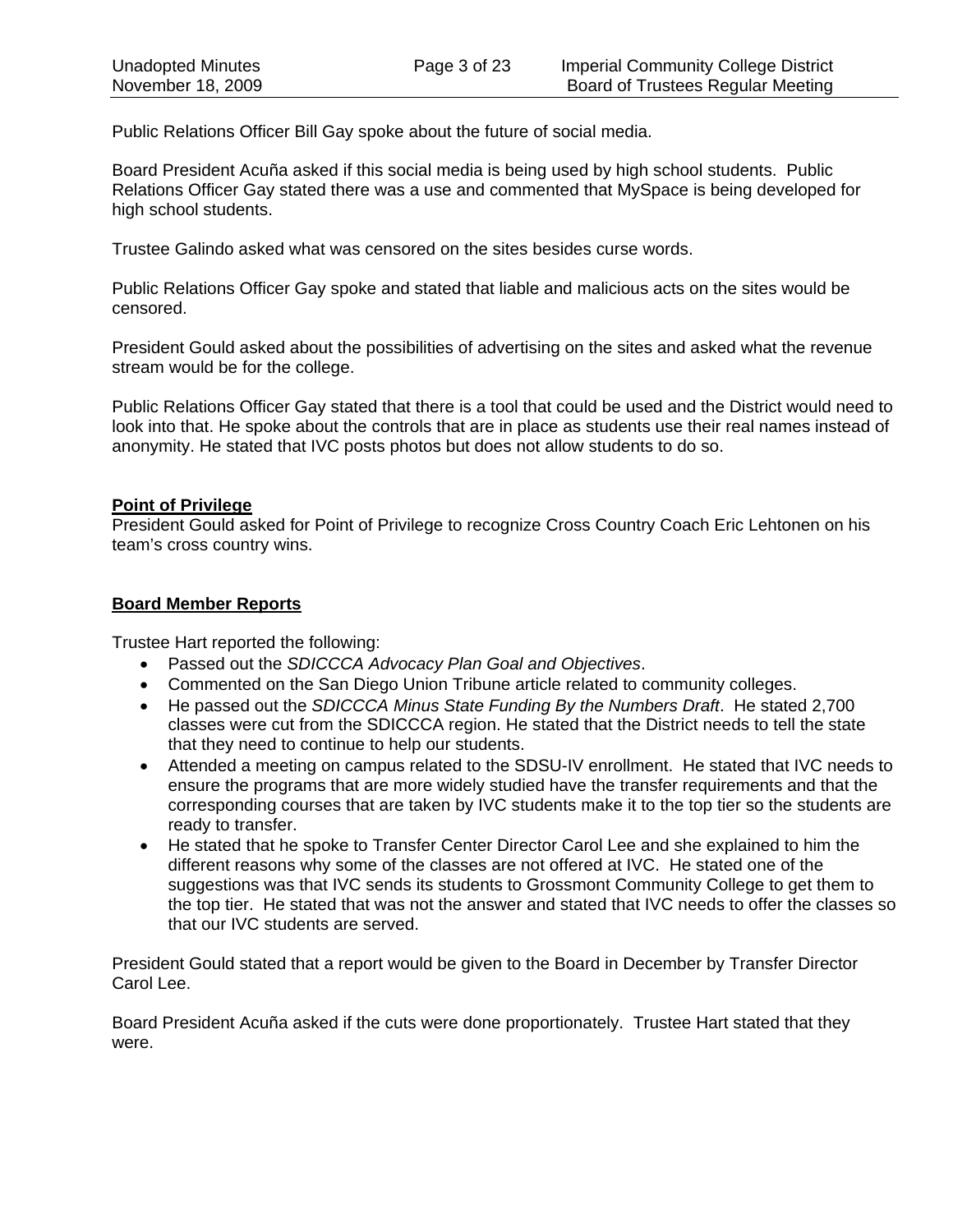Trustee Ramirez reported the following:

- Continues to ask for Imperial County services. She stated her community had the first mass clinic for the H1N1 vaccination. She stated that out of 120 students, 90 received the H1N1 vaccination with the main group being Hispanic. She stated that Native people had an H1N1 vaccination in place.
- Commented that it takes a lot of work to get services from Imperial Valley to the Winterhaven area.
- Announced there would be a Winterhaven event open to everyone on November  $20<sup>th</sup>$ .
- She stated that her area comprises of 55% Native Americans, 38% Hispanic, and needed to have a plan B because the students would not be able to get into California colleges. She stated they have to look at plan B and plan C because Arizona Western College accommodates the students in her District. She stated Native Americans can go to any college in Arizona without the penalty of out of state tuition. She stated the students in her area would like to attend IVC but are unable due to the distance.

Trustee Galindo reported the following:

• Announced she requested an articulation process report that seems to be stalled particularly with vocational courses. She stated she would like a report on all articulations going on, especially Early Childhood. She would like the report to indicate hold ups and issues as there have been articulations between ROP and Grossmont, Arizona Western, Palomar, College of the Desert, and Riverside. She stated the students do not want to leave but they do not have a choice.

## **Associated Student Government Senate Update – Steven Sciaky**

ASG President Sciaky presented a PowerPoint and reported the following:

• Region X

Reported there would be a trip to stop the termination of college education which is a regional advocacy effort on Friday, November 20, 2009 in Balboa Park. He stated that locally, ASG has asked several Political Science teachers to support them with the event. He stated the goal is to have at least 1,500 students attend for Region X.

• HACU

Attended the HACU Conference in Orlando, Florida. He stated the conference was career orientated and there were several presenters including: U.S. Department of State, U.S. Department of Homeland Security, and Lockhead Martin.

• Student Senate for California Community Colleges General Assembly Reported there were over 30 resolutions presented. He stated the top three topics were financial aid, state budget, and advocacy efforts.

## **Academic Senate Update – Kevin White**

Academic Senate President Kevin White reported the following:

- Announced that one of the issues on campus is on shared governance. He stated that he and Dr. Gould would be meeting on a weekly basis to hammer out an agreement.
- Announced that the Faculty Survey has concluded and would present the information at the next meeting.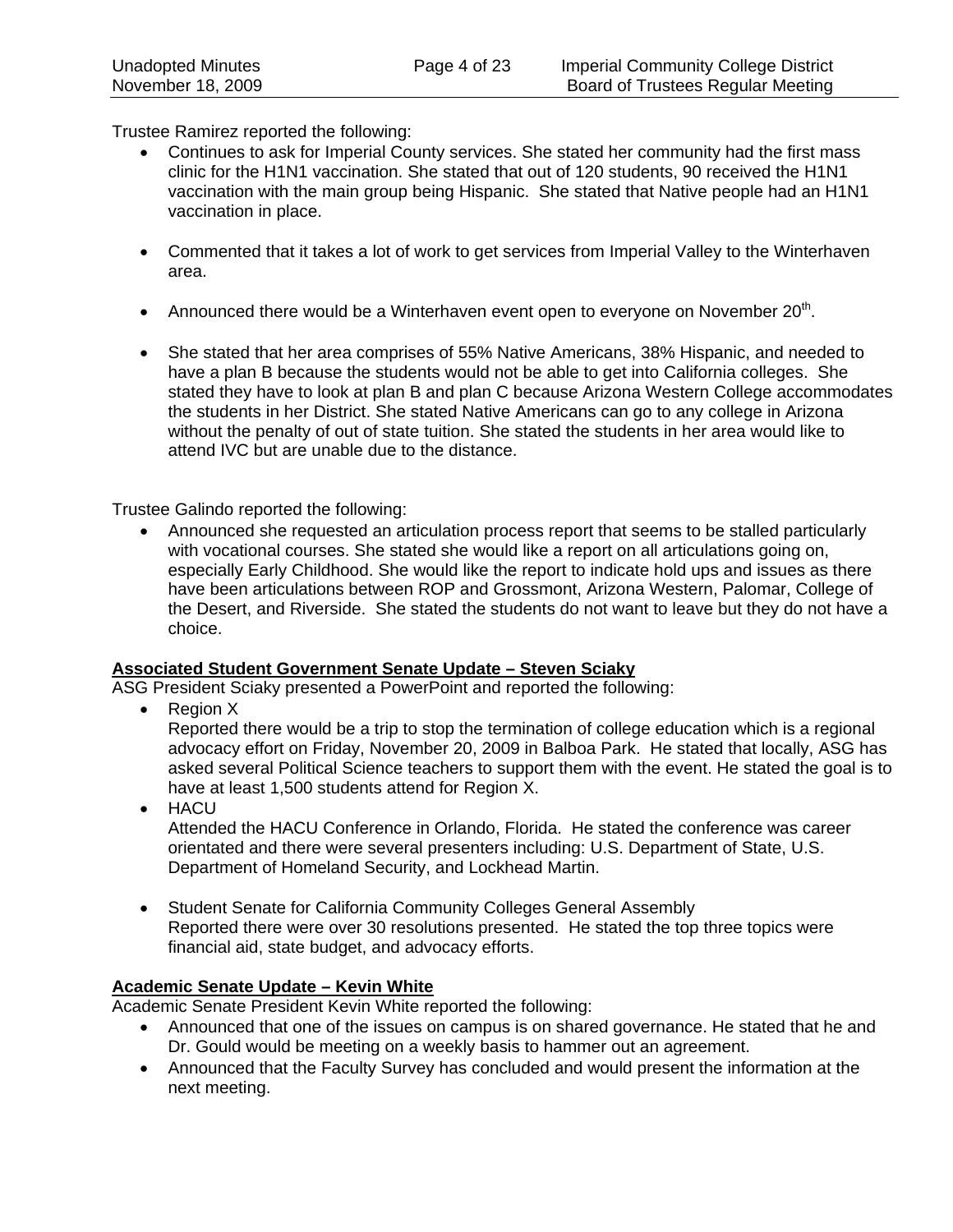- Announced that he attended the Academic Senate Plenary Session last weekend in Ontario California. He stated there were not many resolutions that came from it and stated that one of the highlights was Basic Skills.
- Academic Senate is in the process of drafting a resolution for SDSU.

# **College Council Update – Dr. Michael Heumann**

College Council Chair Heumann reported the following:

- Due to the holiday, College Council had not met.
- Last month, College Council discussed having ads in the student portal and stated that is and issue that is still pending.
- The next College Council agenda would have discussion on the reorganization of campus. He stated there had not been comments to the reorganization.
- There is discussion regarding the "all users" email distribution and stated there has been some recommendations from the Dean of Technology Robin Ying. He stated this is ongoing and would continue to work on the matter.

# **President's Update – Dr. Ed Gould**

President Gould presented a PowerPoint presentation and reported the following:

- News Briefs
	- o 60 Minutes on Campus on Monday, November 16, 2009 for the showing of *The 800 Mile Wall*
	- o Board of Supervisors Approves the following three IVC Grants and Gould as a member of the WDB Board:
		- Project TIIP (Training for Industrial Instrumentation Professions), (\$299,975)
		- **Project SET (Solar Energy Efficient Electrical Technician), (\$260,638)**
		- Project PIPE (Pipefitter Instruction for Professions in Energy), (\$254,246)
	- o Pursuing Department of Labor Nursing Grant and more WIB Grants including a \$2.5 million partnership grant
	- o Announced the Customer Service Food Drive
	- o Announced the SPA Club Thanksgiving and Christmas
	- o Professor Gaylla Finnell praised for Rotary presentation and community involvement
	- o Announced that former Board member Tom Daniels passed away.
	- o Announced that the SPA Club visited NAF and Border Patrol
	- $\circ$  A student rally would take place on Friday, November 20<sup>th</sup> on budget concerns
	- o Student and Staff Town Hall meetings were held in November
		- Staff focused on 2700 building moves, organization, and budget
		- Students focused on welding and concerns about program closures
	- $\circ$  Cross Country Team finishes  $4<sup>th</sup>$  in Conference in Year 1 and sends runner to State Meet
	- o SDSU-IV and IVC programs a success
		- 32 Students currently in BS in Nursing Program
		- $\blacksquare$  1<sup>st</sup> Nursing class with BA's graduated 7 in 2009
		- **Computer science now enrolling 27 students and has outgrown its space but is** threatened with SDSU cancellation

# • **ACCJC Progress Report**

He reported that the District had not received information from ACCJC regarding the Progress Report or whether they would conduct a visit.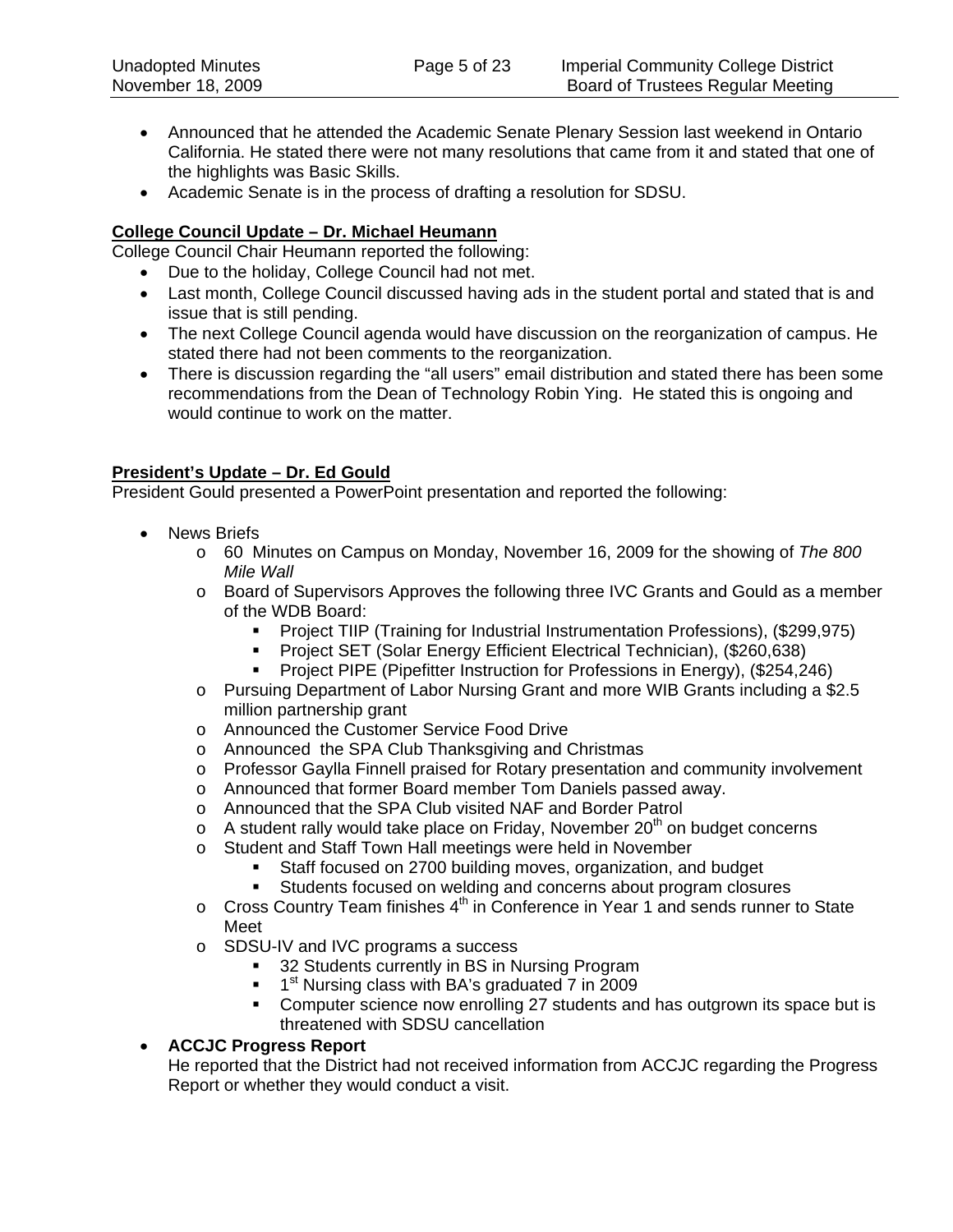- Program Challenges He spoke about the Welding Program and its challenges with certification. He reported that the Automotive Program is seeking nine (9) certifications.
- Calexico ESL Reported efforts are underway to save the program in Calexico. He stated there is a March deadline to determine if the extended campus would remain in Calexico.
- Project B-Green

Dean of Renewable Energy Gonzalo Huerta spoke about the *Building Green Retrofitted Energy Efficient Neighborhoods* (B-Green) grant. He recognized Marilyn Boyle and Martha Garcia as staff that assisted him with the grant. He reported there would be 25 participants as part of the grant and reported there are recruitment efforts that would be conducted by Imperial County's One-Stop and Imperial Valley College. He stated participants would participate in a 90-hour internship upon completion of training to gain experience in the field. He spoke about the training which consists of eight (8) modules and explained the training. He spoke about the timeline and stated the program would cover November 2009 to April 2011.

Trustee Galindo commented that Habitat for Humanity has been resurrected in Imperial Valley and stated she would like to provide Dean Huerta with the lead contractor's name to discuss if there may be a benefit to the college.

President Gould continued his PowerPoint presentation:

- Master Plan at 50 Reported on the Master Plan at 50: Assessing California's Vision for Higher Education – a legislative analyst report. He spoke about the LAO's recommended changes to the program.
- Fiscal Report

Reported on California's continuing fiscal crisis and reviewed the budget risks for 2010 and beyond. He spoke about the budget analysis for the District and presented a three-year analysis on the reserves noting that if IVC did not have new revenue or budget reductions and/concessions implemented in the current year the projected budget for 2010-2011 is projected to be -0.06%.

Board President Acuna asked about the limit of access. He says that is the trend we are seeing. President Gould stated that due to the stalemate, he believes access is being threatened.

# **DISCUSSION**

## **Annual Board Self-Evaluation – Dr. Ed Gould**

President Gould announced that according to the Board Policy, the Board had met all the requirements. He stated that the tabulation of the evaluations had been made and asked the Trustees to review them and announced that there would be a review and discussion for next month's meeting.

## **CONSENT AGENDA – BUSINESS**

**Trustee Galindo pulled resolutions 14522 and 14533.** 

#### **M/S/C Cardenas/Hart**

**Approval of Minutes dated October 21, 2009, Regular Board Meeting**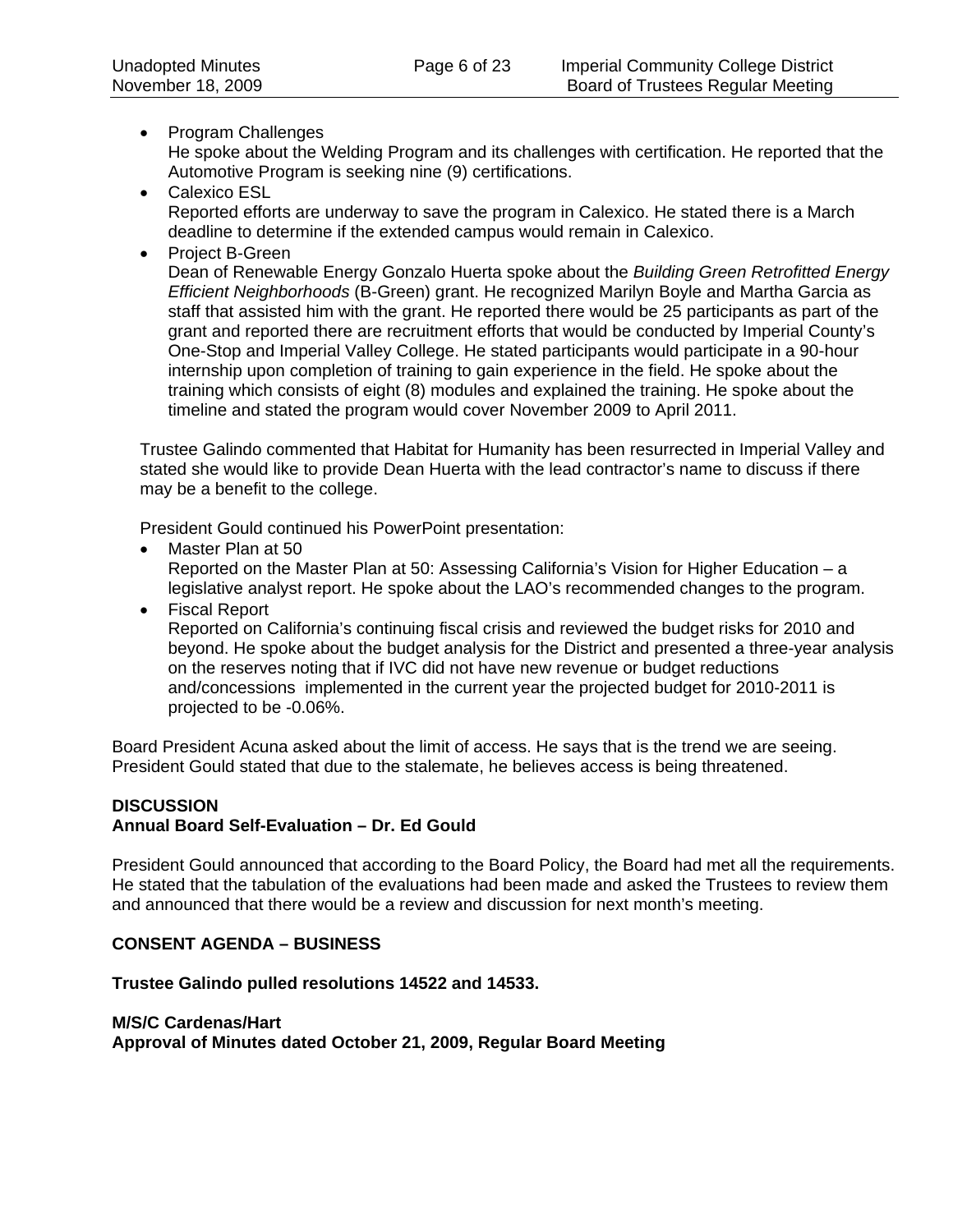## **M/S/C Cardenas/Hart Resolution No. 14513: Purchase Orders**

BE IT RESOLVED that the Board approves the issuance of purchase orders and direct payments for the month of October 2009 in the amount of \$4,957,189.72:

#### **October 2009**

| Purchase      |              |
|---------------|--------------|
| <b>Orders</b> | 4,912,754.20 |
| Direct        |              |
| Payments      | 44,435.52    |
|               | 4,957,189.72 |

## **M/S/C Cardenas/Hart Resolution No. 14514: Payroll Warrant Orders**

BE IT RESOLVED that the Board approves the issuance of the following Payroll Warrants for the month of October 2009:

|             |              | <b>Child</b>        |             |              |
|-------------|--------------|---------------------|-------------|--------------|
| <b>Date</b> | General      | Dev.                | <b>Bond</b> | Warrant      |
| Paid        | <b>Fund</b>  | Fund                | <b>Fund</b> | Total        |
| 10/9/09     | 364,548.35   |                     |             | 364,548.35   |
| 10/30/09    | 2,643,043.53 | 43,310.48 11,023.18 |             | 2,697,377.19 |
|             | 3,007,591.88 | 43,310.48 11,023.18 |             | 3.061.925.54 |

## **M/S/C Cardenas/Hart Resolution No. 14515: Commercial Warrant Orders**

BE IT RESOLVED that the Board approves the issuance of the following Commercial Warrant orders for the month of October 2009:

|          | Fund 10      |                  | Fund 20         | Fund 40       | <b>Fund</b><br>45 | <b>Fund</b><br>50 | Fund 80      |              |
|----------|--------------|------------------|-----------------|---------------|-------------------|-------------------|--------------|--------------|
| Date     | General      | <b>Financial</b> | <b>Building</b> | Lease<br>Rev. | <b>Child</b>      | Cert. of          | <b>Bond</b>  | Warrant      |
| Paid     | <b>Fund</b>  | Aid              | <b>Fund</b>     | Bond          | Dev.              | Part.             | Fund         | Total        |
| 10/1/09  | 150,878.65   |                  |                 |               |                   |                   | 130,631.30   | 281,509.95   |
| 10/8/09  | 236.018.62   |                  |                 |               |                   |                   | 2,262,400.90 | 2,498,419.52 |
| 10/15/09 | 602.581.46   | 717.481.28       | 720.00          | 1.250.08      |                   |                   | 580,682.45   | 1,902,715.27 |
| 10/22/09 | 152,791.01   |                  |                 |               | 146.81            |                   | 75,221.18    | 228,159.00   |
|          | 1.142.269.74 | 717.481.28       | 720.00          | 1.250.08      | 146.81            | 0.00              | 3.048.935.83 | 4.910.803.74 |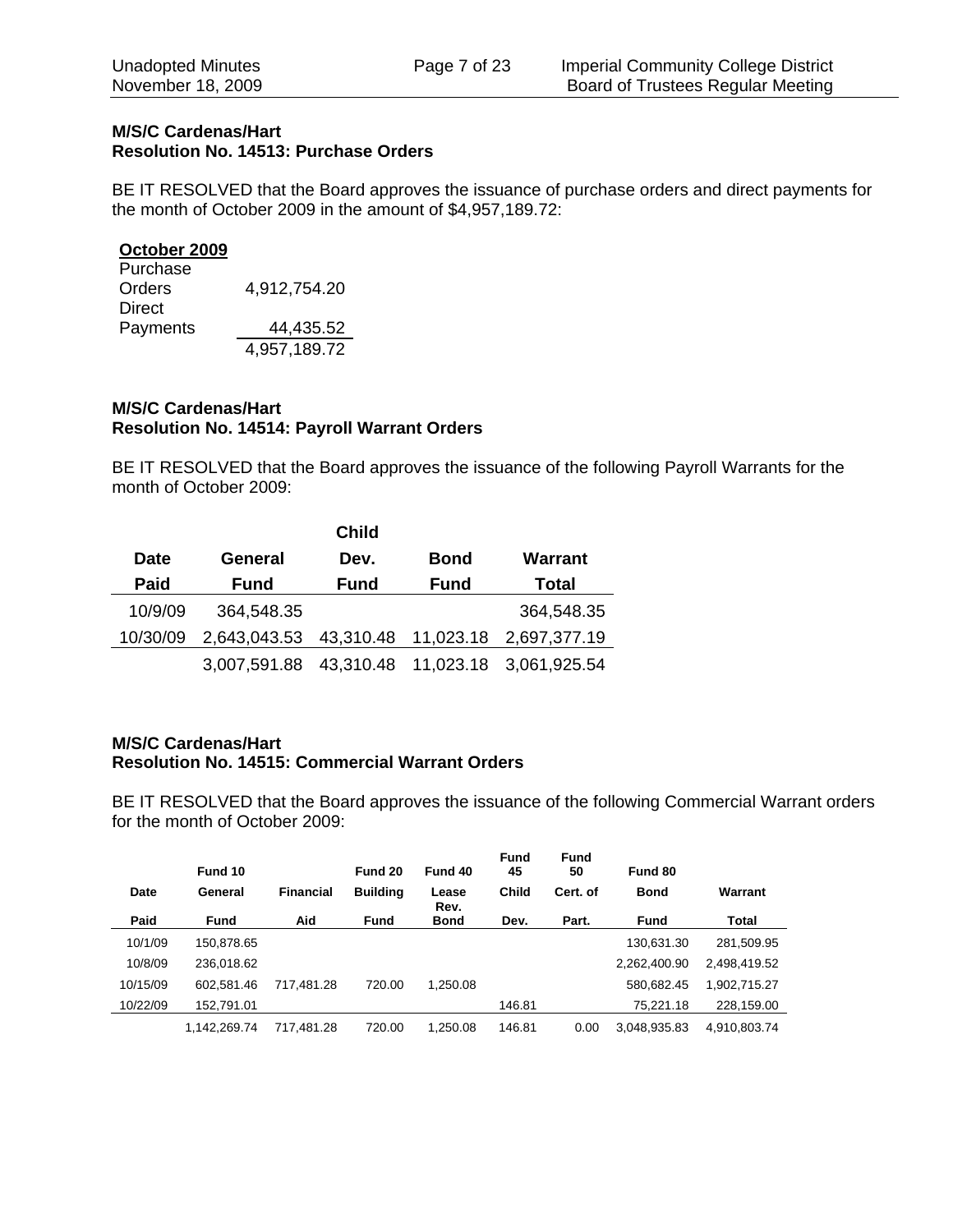## **M/S/C Cardenas/Hart Resolution No. 14516: Quarterly Financial Report**

BE IT RESOLVED that the Board of Trustees accepts the Quarterly Financial Status Report (CCFS 311Q) for the quarter ending September 30, 2009, and directs that it be filed with the Chancellor's Office of the California Community Colleges.

#### **M/S/C Cardenas/Hart Resolution No. 14517: Agreement with Imperial County Department of Social Services**

WHEREAS, the Imperial County Board of Supervisors has accepted the proposal submitted by Imperial Community College District to provide services to participants in the Imperial County CalWORKS Program under the project entitled "CalWORKS Assessment Program";

NOW THEREFORE, BE IT RESOLVED that the board does hereby authorize the Superintendent/President, Dr. Ed Gould to sign and execute said agreement in the amount of \$279,252;

BE IT FURTHER RESOLVED that the contract is effective November 1, 2009 through June 30, 2010.

# **M/S/C Cardenas/Hart**

## **Resolution No. 14518: Memorandum of Understanding between Aurora High School and Imperial Valley College (2009-2010 Amended for Spring 2010)**

BE IT RESOLVED that the Board approved the following memorandum of understanding:

## MEMORANDUM OF UNDERSTANDING BETWEEN AURORA HIGH SCHOOL AND IMPERIAL VALLEY COLLEGE (2009-2010 Amended for Spring 2010)

"Aurora High School and Imperial Valley College 2009 Exploring Health Careers Project"

This agreement between Aurora High School (AGENCY) and the Board of Trustees of the Imperial Community College District (COLLEGE) on behalf of Imperial Valley College (IVC) confirms the arrangements the parties have made for the class offering(s) herein.

- 1. Consideration: The class offerings that are the subject of this Agreement shall be; offered during the 2009 Fall Semester, for the exclusive benefit of the AGENCY, and open to AGENCY designees only. In consideration of the instructional and related services provided by the COLLEGE, the AGENCY agrees to pay the COLLEGE the amounts determined as follows:
	- 1.1. The AGENCY shall pay the COLLEGE the sum of \$18,750.00 as a total amount for the classes to be conducted at the Imperial Valley College Main Campus, 380 E Aten Rd, Imperial, CA 92251-0158 and at Aurora High School, 641 Rockwood Ave, Calexico, CA 92231.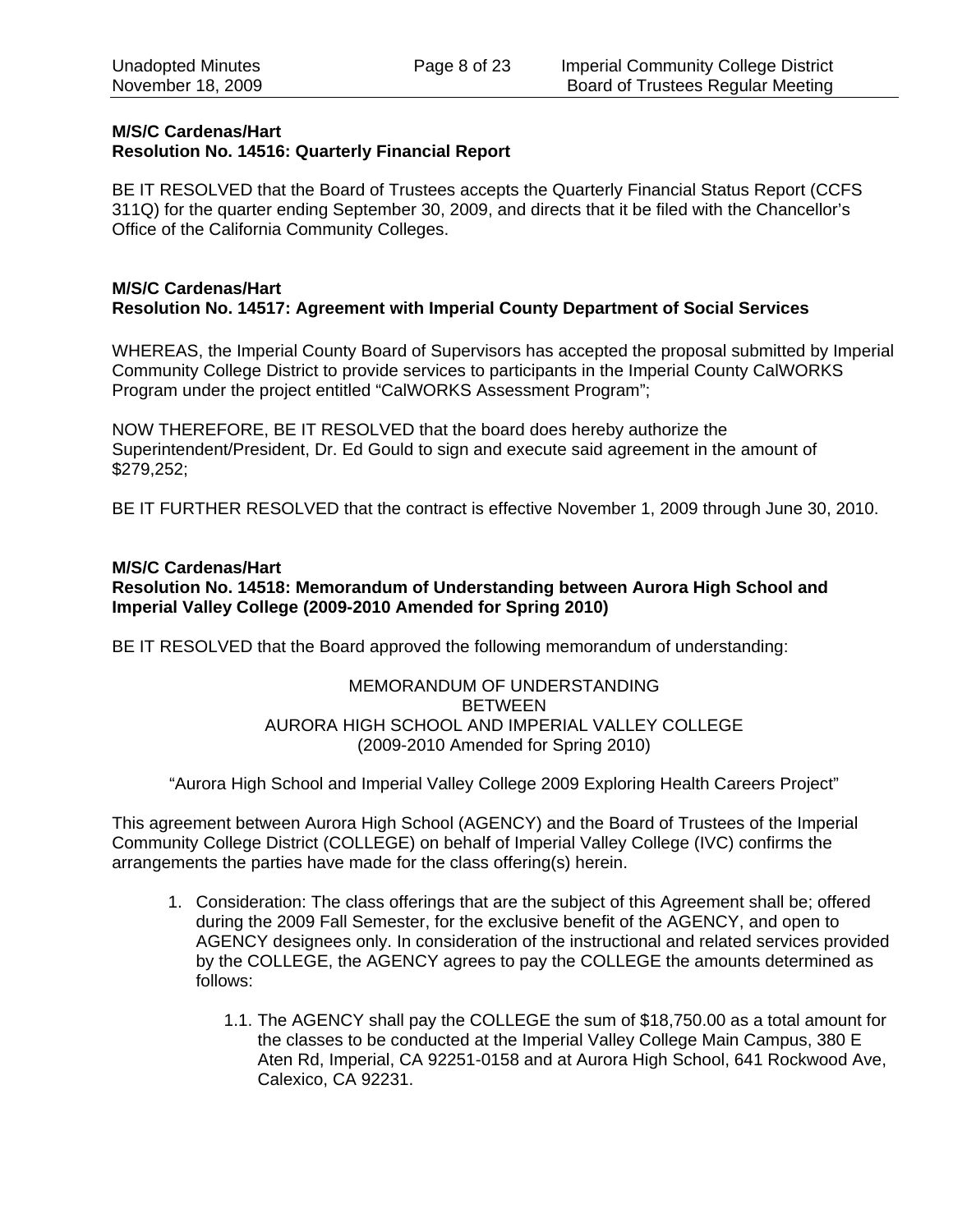- 1.2. The class that is the subject of this agreement for 20 students is:
	- 1.2.1. AHP 090 Introduction to Healthcare 2 units
	- 1.2.2. NURS 100 Medication Mathematics 1 unit
- 1.3. Facility use fees are included in the amount specified above.
- 1.4. Instructional materials will be procured, produced, and provided by the COLLEGE as part of this agreement.
- 1.5. Classes will begin on February 16, 2010 and will end on June 8, 2010.
- 2. Duties and Responsibilities: The COLLEGE is responsible for the management of the Instructional activities associated with offering of the class. The AGENCY is responsible for the following student related activities; recruitment, identification, assessment, completion of the process for co-enrollment, enrollment in the class, addressing issues and concerns not associated with classroom instruction, and providing transportation to IVC Main Campus. AGENCY students will be IVC students and as such will be obligated under all rules applicable to any IVC student.
	- 2.1. The COLLEGE will issue a Certificate of award upon the successful completion of the "Aurora High School and Imperial Valley College 2009 Exploring Health Careers Project"
- 3. Cancellation:
	- 3.1. The COLLEGE retains the right to cancel any class that is offered under this agreement no later than three (3) days before the first meeting of the class. If the COLLEGE cancels a class, the AGENCY shall not be liable for any payments to the COLLEGE for the class.
	- 3.2. If the AGENCY cancels the class, all expenses and encumbrances by the COLLEGE in preparation for the class will be due and paid by the AGENCY.
- 4. Notices: Any notice or correspondence required by this agreement shall be delivered personally or by US mail as follows:

Justina Aguirre, RN, MSN, Associate Dean of Nursing Imperial Valley College 380 E. Aten Rd Imperial, CA 92251-0158 760-355-6347

John Moreno, Principal Aurora High School 641 Rockwood Ave Calexico, CA 92231 760-768-3940

5. Invoices: The COLLEGE will invoice the AGENCY upon commencement of instruction, 50% payable within 30 days of the start date and the remaining 50% payable within 30 days after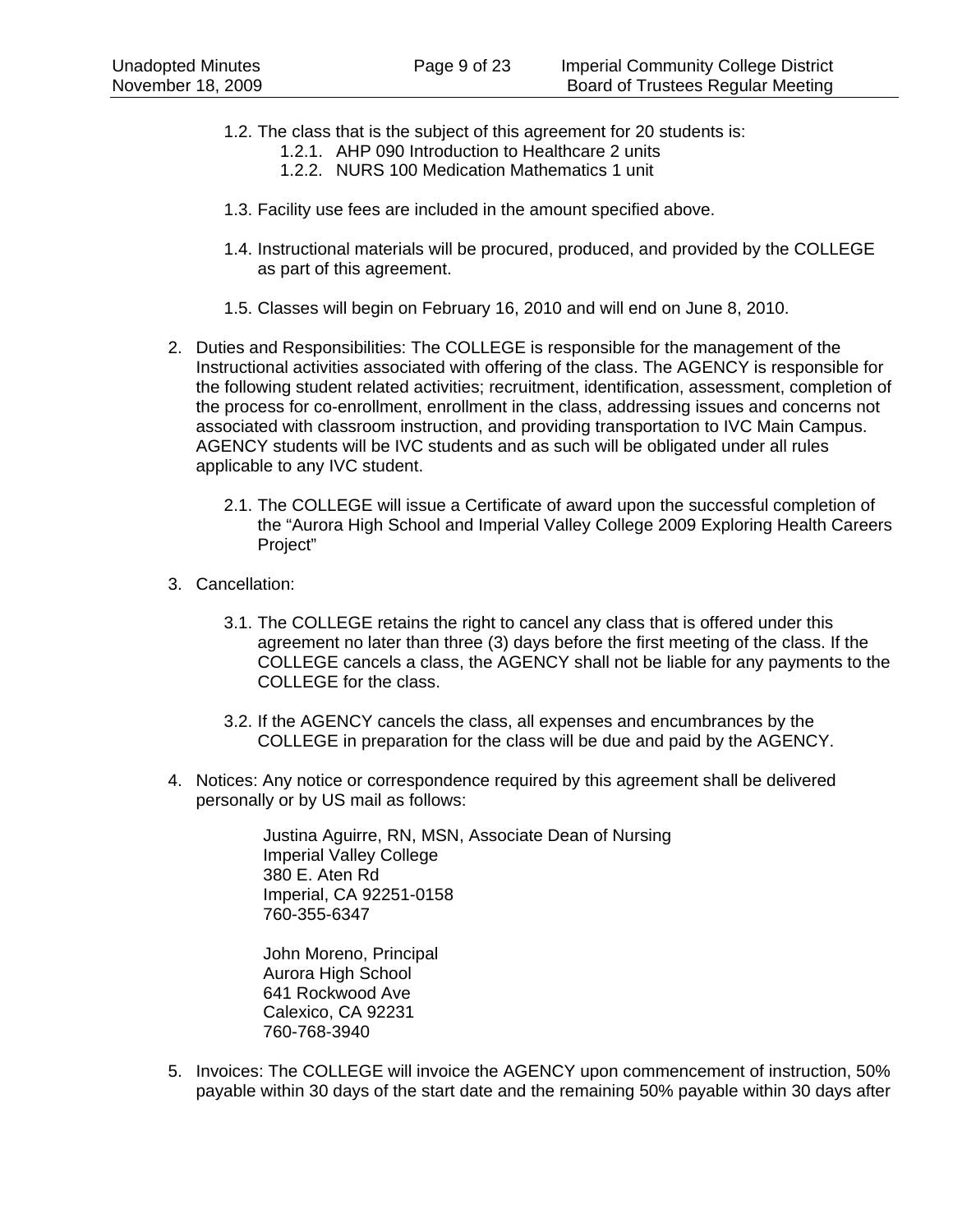the last day of class. This will allow the COLLEGE to produce the final invoice based on student count expenditures which will reflect actual expenditures.

- 6. Discrimination: Neither party to this agreement shall, on the basis of ethnic group identification, religion, age, sex, color, or physical mental disability, unlawfully deny any person the benefits of or unlawfully subject any person to discrimination in the operation of this agreement.
- 7. Signatures: To be effective, this Memorandum of Understanding must be signed and returned to the COLLEGE at least ten (10) days prior to the first class meeting.

#### **M/S/C Cardenas/Hart Resolution No. 14519: Memorandum of Understanding between Aurora High School and Imperial Valley College (Fall 2010)**

BE IT RESOLVED that the Board approved the following memorandum of understanding:

## MEMORANDUM OF UNDERSTANDING BETWEEN AURORA HIGH SCHOOL AND IMPERIAL VALLEY COLLEGE Fall 2010

"Aurora High School and Imperial Valley College 2009 Exploring Health Careers Project"

This agreement between Aurora High School (AGENCY) and the Board of Trustees of the Imperial Community College District (COLLEGE) on behalf of Imperial Valley College (IVC) confirms the arrangements the parties have made for the class offering(s) herein.

- 1. Consideration: The class offerings that are the subject of this Agreement shall be; offered during the 2009 Fall Semester, for the exclusive benefit of the AGENCY, and open to AGENCY designees only. In consideration of the instructional and related services provided by the COLLEGE, the AGENCY agrees to pay the COLLEGE the amounts determined as follows:
	- 1.1. The AGENCY shall pay the COLLEGE the sum of \$13,319.00 as a total amount for the class to be conducted at the Imperial Valley College Main Campus, 380 E Aten Rd, Imperial, CA 92251-0158 and at Aurora High School, 641 Rockwood Ave, Calexico, CA 92231.
	- 1.2. The class that is the subject of this agreement for 20 students is: 1.2.1. AHP 100 Medical Terminology 3 units
	- 1.3. Facility use fees are included in the amount specified above.
	- 1.4. Instructional materials will be procured, produced, and provided by the COLLEGE as part of this agreement.
	- 1.5. Classes will begin on August 23, 2010 and will end on December 11, 2010.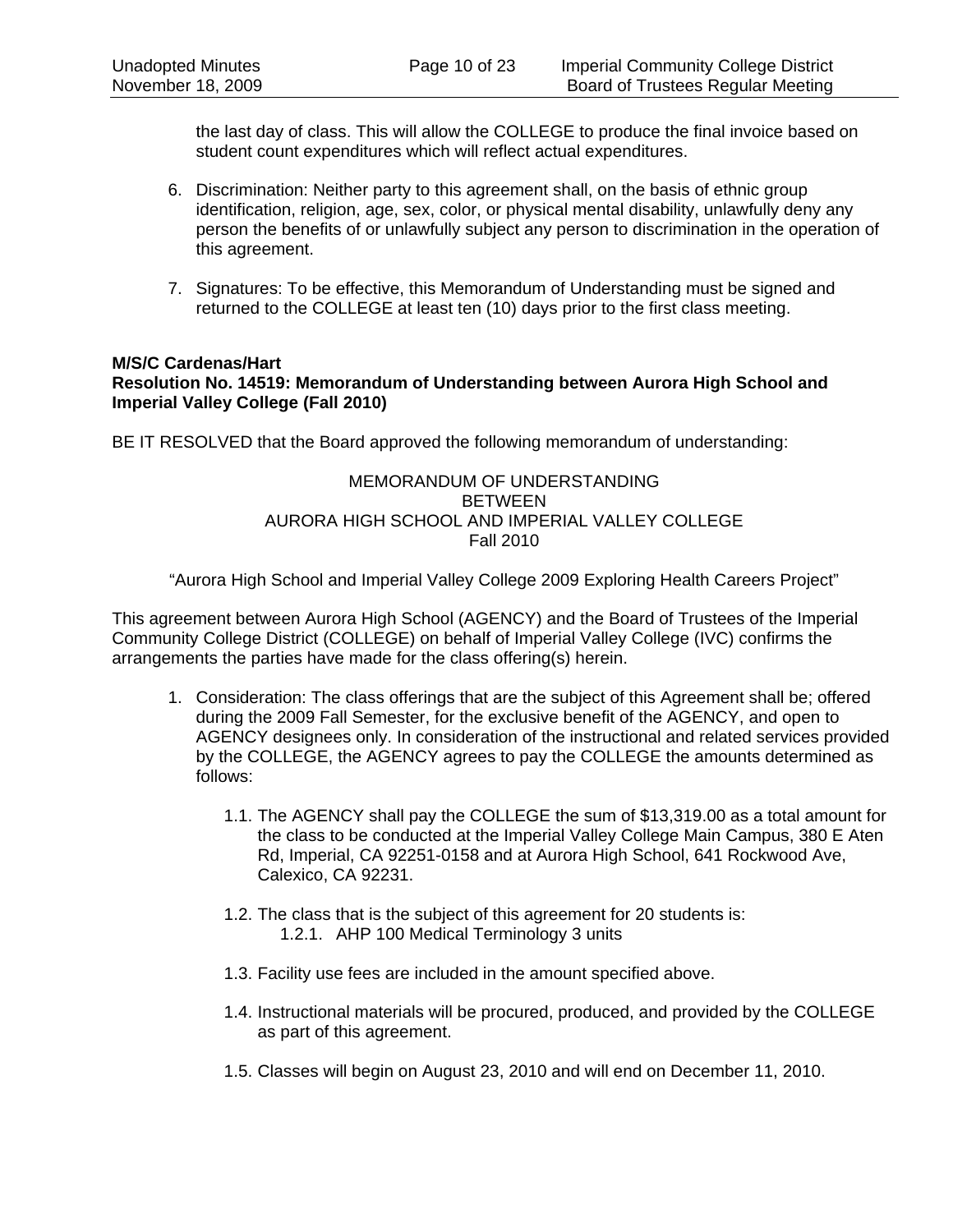- 2. Duties and Responsibilities: The COLLEGE is responsible for the management of the Instructional activities associated with offering of the class. The AGENCY is responsible for the following student related activities; recruitment, identification, assessment, completion of the process for co-enrollment, enrollment in the class, addressing issues and concerns not associated with classroom instruction, and providing transportation to IVC Main Campus. AGENCY students will be IVC students and as such will be obligated under all rules applicable to any IVC student.
	- 2.1. The COLLEGE will issue a Certificate of award upon the successful completion of the "Aurora High School and Imperial Valley College 2009 Exploring Health Careers Project"
- 3. Cancellation:
	- 3.1. The COLLEGE retains the right to cancel any class that is offered under this agreement no later than three (3) days before the first meeting of the class. If the COLLEGE cancels a class, the AGENCY shall not be liable for any payments to the COLLEGE for the class.
	- 3.2. If the AGENCY cancels the class, all expenses and encumbrances by the COLLEGE in preparation for the class will be due and paid by the AGENCY.
- 4. Notices: Any notice or correspondence required by this agreement shall be delivered personally or by US mail as follows:

Justina Aguirre, RN, MSN, Associate Dean of Nursing Imperial Valley College 380 E. Aten Rd Imperial, CA 92251-0158 760-355-6347

John Moreno, Principal Aurora High School 641 Rockwood Ave Calexico, CA 92231 760-768-3940

- 5. Invoices: The COLLEGE will invoice the AGENCY upon commencement of instruction, 50% payable within 30 days of the start date and the remaining 50% payable within 30 days after the last day of class. This will allow the COLLEGE to produce the final invoice based on student count expenditures which will reflect actual expenditures.
- 6. Discrimination: Neither party to this agreement shall, on the basis of ethnic group identification, religion, age, sex, color, or physical mental disability, unlawfully deny any person the benefits of or unlawfully subject any person to discrimination in the operation of this agreement.
- 7. Signatures: To be effective, this Memorandum of Understanding must be signed and returned to the COLLEGE at least ten (10) days prior to the first class meeting.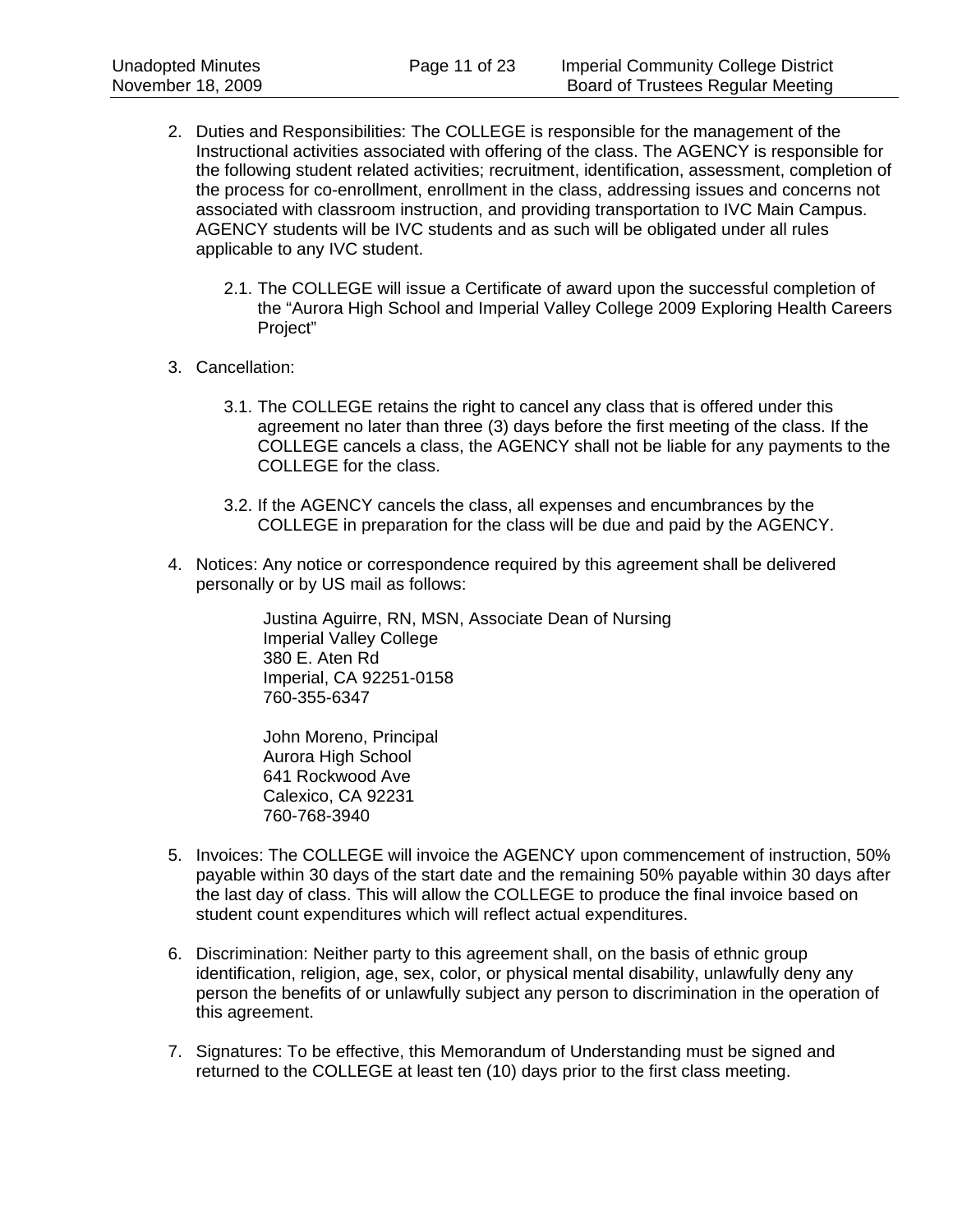## **M/S/C Cardenas/Hart Resolution No. 14520: Declaration of Surplus Property**

BE IT RESOLVED that the Board approves declaring the following outdated, non-functional property, which is no longer being used for educational purposes, as surplus property;

BE IT FURTHER RESOLVED that the Superintendent/President and/or the Vice President for Business Services, and/or the Purchasing/Receiving Coordinator are hereby authorized and instructed to dispose of said surplus property in the best interest of the College as referenced below:

| <b>Equipment</b>     | <b>IVC property number</b>                                     |
|----------------------|----------------------------------------------------------------|
| <b>Description</b>   |                                                                |
| Camcorders (2)       | 10095, 12271                                                   |
| Copiers (2)          | 14545, 16740                                                   |
| <b>CPUs (40)</b>     | 000105, 002029, 003018, 003346, 003348, 003349, 09815, 09874,  |
|                      | 10723, 12168, 13117, 13118, 13368, 13814, 13818, 13828, 13833, |
|                      | 13834, 13835, 13836, 13842, 13847, 13860, 13863, 13867, 13872, |
|                      | 13884, 13897, 13899, 13905, 14041, 14050, 14216, 14473, 14474, |
|                      | 14475, 15279, 15649, 16138, 16148                              |
| Dictaphone           | 06597                                                          |
| Fax machine          | 14304                                                          |
| Keyboards (2)        | 5214, 12485                                                    |
| Laptops (2)          | 11799, 13579                                                   |
| <b>LCD Projector</b> | 11650                                                          |
| Microwave            | 5831                                                           |
| Monitors (84)        | 10447, 10711, 11103, 12523, 12544, 13117, 13118, 13163, 13352, |
|                      | 13368, 13814, 13818, 13833, 13836, 13842, 13863, 13865, 13867, |
|                      | 13869, 13870, 13873, 13883, 13884, 13886, 13890, 13892, 13897, |
|                      | 13898, 13899, 13902, 14041, 14050, 14216, 14279, 14384, 14390, |
|                      | 14473, 14474, 14475, 14497, 15198, 15355, 15356, 15358, 15359, |
|                      | 15398, 15676. 15854, 15856, 15860, 16093, 16101, 16103, 16104, |
|                      | 16111, 16113, 16114, 16115, 16124, 16125, 16161, 16310, 16336, |
|                      | 16337, 16374, 16428, 16429, 16430, 16431, 16432, 16433, 16434, |
|                      | 16435, 16437, 16438, 16441, 16442, 16443, 16445, 16449, 16730, |
|                      | 16732, 16374, 18360                                            |
| Printers (14)        | 9418, 10518, 10575, 11568, 11824, 11825, 12375, 12543, 14097,  |
|                      | 14283, 14303, 14573, 15906, 15912                              |
| Projectors (7)       | 2964, 00859, 11355, 13071, 13075, 13986, 13990                 |
| Recorders (2)        | 9986, 9987                                                     |
| Rolling Carts (2)    | 7663, 12124                                                    |
| Shredder             | 2000167                                                        |
| Speakers (2)         | 5740, 612                                                      |
| <b>Stereo</b>        | 12646                                                          |
| Swivel Lectern       | 130139                                                         |
| <b>Turbid Meter</b>  | 7850                                                           |
| TVs(2)               | 14019, 14496                                                   |
| TV/VCR Set (3)       | 7560, 8901, 14168,                                             |
| Typewriters (2)      | 07429, 6181                                                    |
| VCRs(3)              | 09807, 11794, 12559                                            |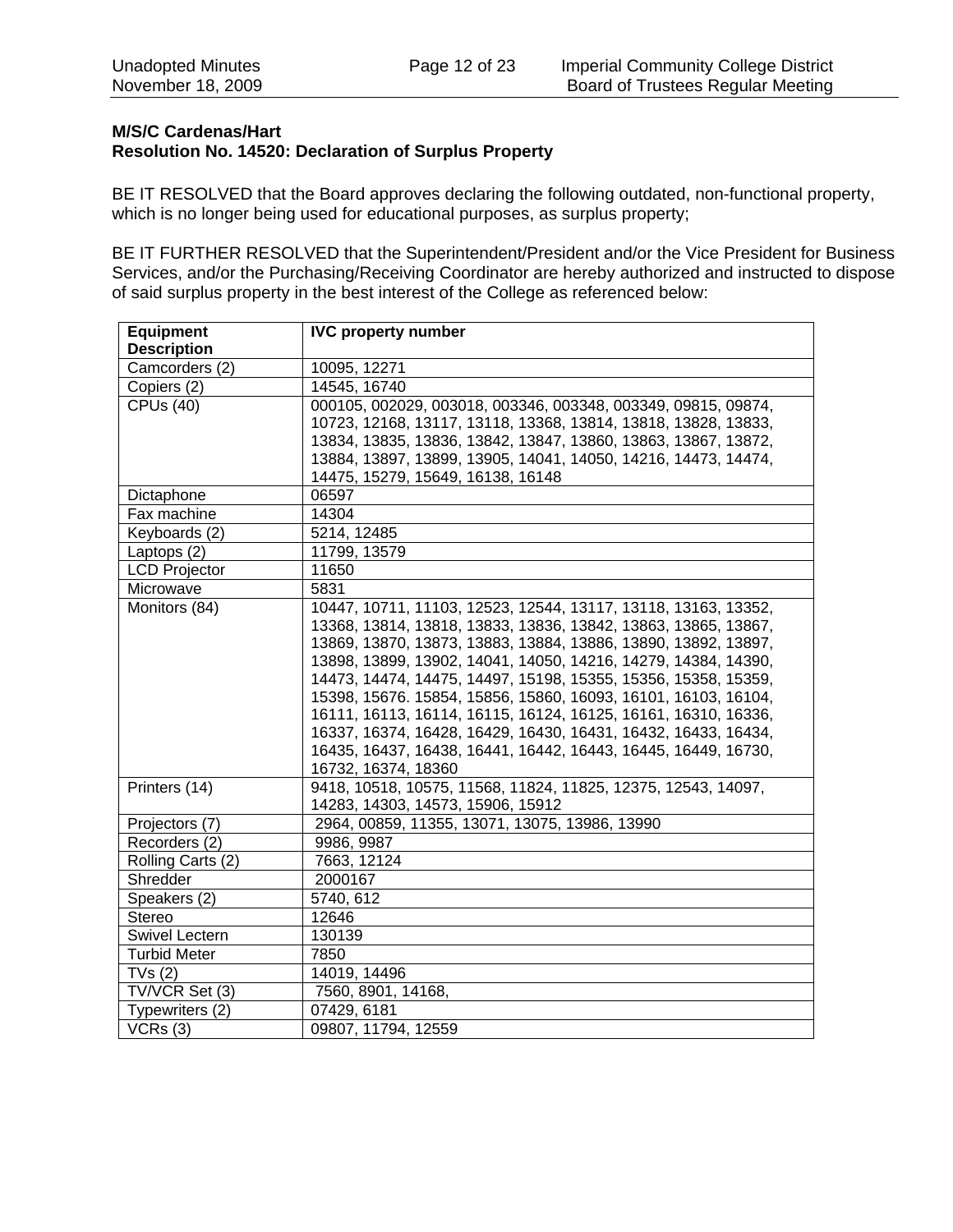## **M/S/C Cardenas/Hart Resolution No. 14521: Award of Bids**

WHEREAS, the District has advertised for bids and a bid opening was held on November 5, 2009 for the following projects:

Parking Information Booths and Campus Signage, Electrical and South Parking Lot Landscaping and Irrigation

WHEREAS, in accordance with the provisions of California Business and Professions Code Section 7028.15 and Public Contract Code Section 3300, the District requires that the bidder possess applicable classification(s) of contractor's license(s) at the time the bid is submitted. Any bidder not so licensed at the time of the bid opening will be rejected as non-responsive; and

WHEREAS, there will be one base bid on each bid package and all work in the base bid must be completed within the time specified on the Notice to Proceed issued by the District. Failure to complete the work within the time specified will result in the imposition of liquidated damages for each day of delay, in the amount set forth in the bid documents; and

WHEREAS, the District reserves the right to reject any or all bids or to waive any irregularities or informalities in any bids or in the bidding process;

NOW, THEREFORE, BE IT RESOLVED, that the following contracts be awarded, per the plans and specifications:

| <b>Bid Package Description</b> | <b>Contract awarded to</b>                 | <b>Contract</b><br>Amount |
|--------------------------------|--------------------------------------------|---------------------------|
| Booths and Signage             | Team C Construction, El Cajon, CA          | 257,700                   |
| Electrical                     | Tom Watson Electrical, Inc., El Centro, CA | 180,000                   |
| Landscape & Irrigation         | Executive Landscape, Inc., Fallbrook, CA   | 388,753                   |
|                                |                                            | 826,453                   |

BE IT FURTHER RESOLVED, that the Superintendent/President and/or the Vice President for Business Services be authorized to sign all notices, contracts, change-orders, and other necessary documents related to these contracts on behalf of the District.

**Fiscal Impact: All contracts to be paid from Measure L Bond Funds.** 

## **M/S/C Cardenas/Medina (OPPOSED: Galindo)**

#### **Resolution No. 14522: Termination of El Centro Extended Center Lease Discussion**

Trustee Galindo asked to go on record that she is not in favor of closing the El Centro or any other extended campus.

#### **Resolution**

WHEREAS the economic crisis in the State of California has reached unprecedented levels impacting the state's general fund budget; and

WHEREAS the State of California has reduced the funding allocations to community colleges as a part of statewide budget reductions; and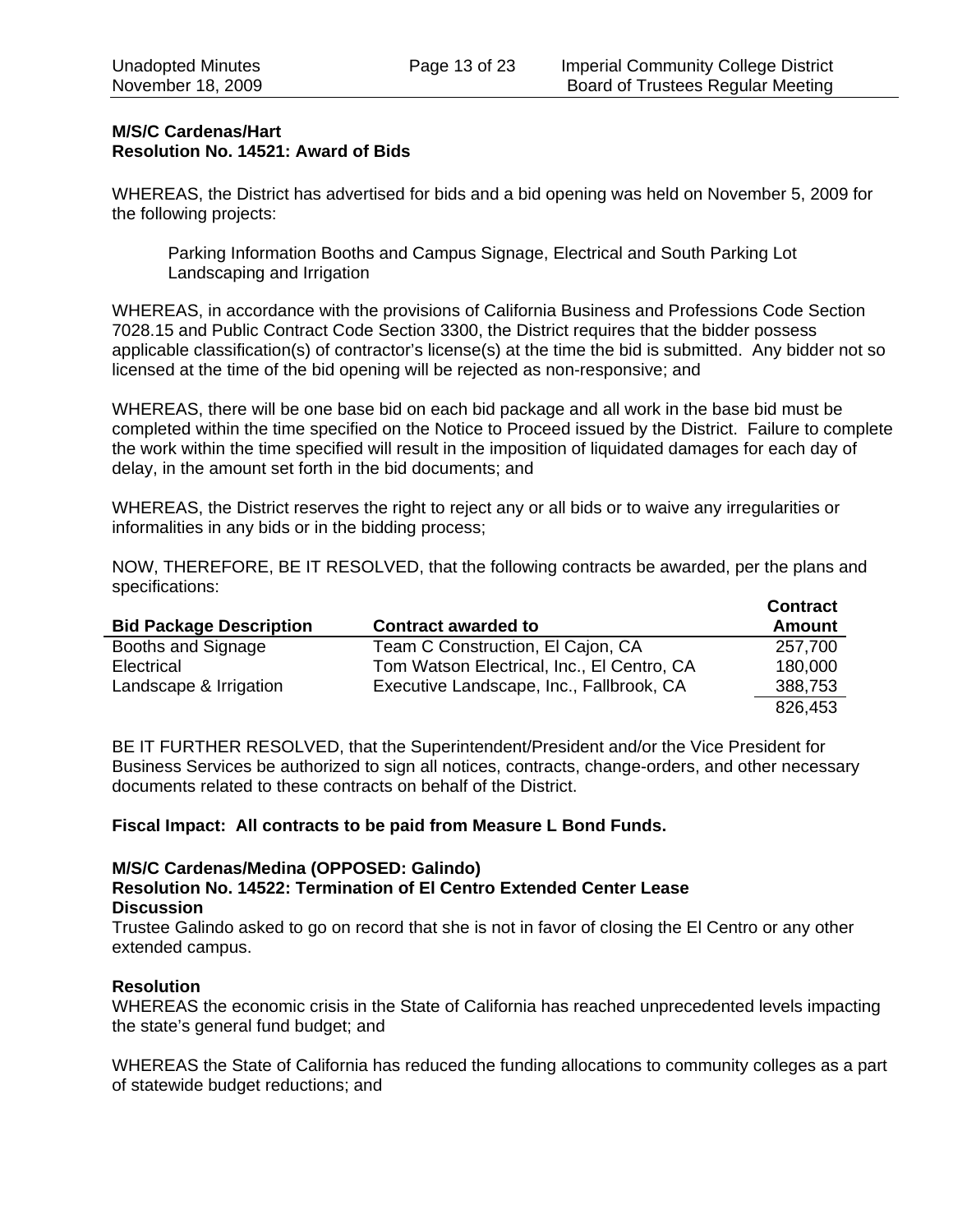WHEREAS these actions represent a budget reduction of \$3.8 million dollars for Imperial Valley College in the 2009-10 budget; and

WHEREAS Imperial Valley College must make budget this year to accommodate these reduced funding levels; and

WHEREAS budget reductions must be made in area/departments that have the least impact on the core institutional services of the college; and

WHEREAS the closing of the El Centro Extended campus represents a reduction of services to the community that can be mitigated through the transferring of services to main campus; and

WHEREAS instructional services in El Centro will continue to be provided through evening courses offered in partnership with Central Union High School District;

BE IT RESOLVED that the Board of Trustees regretfully approves the closing of the El Centro Extended Center and termination of the lease agreements effective January 31, 2010.

#### **Fiscal Impact: Savings of \$47,640.22 per year**

|                              | <b>Annual</b> |
|------------------------------|---------------|
| <b>Suite A</b>               | 24,264.00     |
| Suite C                      | 7,200.00      |
| <b>Suite H</b>               | 11,880.00     |
|                              | 43,344.00     |
| <b>Maintenance and taxes</b> | 4,296.22      |
|                              | \$47,640.22   |

# **M/S/C Cardenas/Ramirez (OPPOSED: Galindo)**

# **Trustee Galindo asked for a Roll Call Vote:**

**AYES: Acuña, Cardenas, Hart, Medina, Ramirez, Wong NOES: Galindo ABSTAIN: None** 

#### **Resolution No. 14523: Termination of the Small Business Development Center Discussion**

Trustee Galindo stated that Congressman Filner wrote a letter stating that IVC continue to support the program and stated that she does not believe that this is where IVC needs to cut and stated there is most likely a consultant that could be cut to save the program.

Board President Acuña asked that if the elimination of fiscal liability could be done.

President Gould stated this was the first time that he heard of a "guarantee" to be fiscally free from SBDC. He stated that \$86,000 had been paid out of IVC for SBDC debt. He stated that there has been about \$29,000 raised out of the \$70,000 expected. He stated the County of Imperial would not be making their contributions this year. He stated the problem that the District is seeing is that of a continuing pattern over a number of years where the District has been promised there would be no ongoing expenses. He stated one of the proposals was to have the director be the primary consultant; however, stated the director had not been able to raise the money. He stated the other issue is as budget priorities are reviewed, those priorities are given to do the core programs of the District and the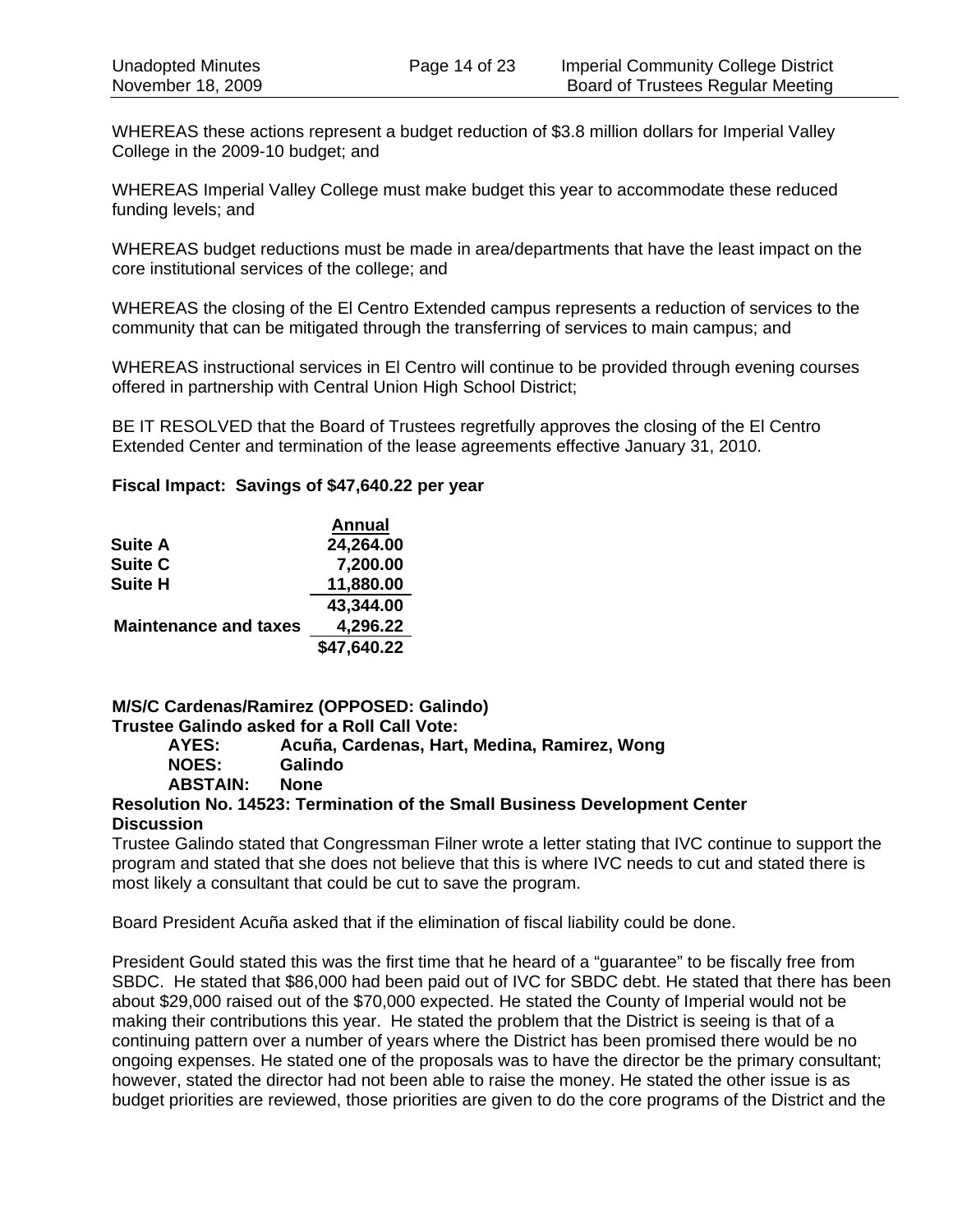program does not fit into the core programs. He stated the issues the District is facing are deep and stated the recommendation is not being done with joy and understands the tremendous need; however, felt there was another organization that could be support the SBDC. He explained as the District is the granting agency, the District could not use HUD monies to match the grant because both are federal programs.

Vice President for Business Services Lau spoke and stated that SBDC was given a chance to succeed when the District wrote off \$82,000 in debt; however, stated that was no longer possible due to the budget.

Trustee Ramirez stated that her basic understanding was that the District needed to break even on financial stability in order to continue on an endeavor. She stated this issue was similar to the Desert Museum where IVC did not want to let it go but had to for financial stability.

Dean of Extended Campus/Applied Science Efrain Silva spoke and stated that the traditional sponsors have dwindled down due to economic situations. He stated that to use the word "guarantee" may be too optimistic. He stated he believes that through Debbie Trujillo's efforts, the program will not go away and the core delivery would be made. He stated he hoped the recovery with the economy and sponsorship would be strong again and IVC could partner again.

Board President Acuña asked if there was a way to revisit this issue at another time.

President Gould stated that one of the things that did not come with Congressman Filner's letter was a guarantee of funds.

Trustee Galindo stated she was troubled she missed the information on SBDC in another meeting. She stated that in lieu of this, she recommends to table the resolution and have President Gould mention in the resolution all of the comments that were mentioned by him as to the reasons IVC cannot support SBDC and have a response to Congressman Filner.

SBDC Regional Director Debbie Trujillo spoke and stated that Southwestern College has a contract with the Small Business Administration to service both San Diego and Imperial counties. She gave historical information on the program. She stated she is confident that the program could turn around but could not give a guarantee. She asked the Board to consider keeping the program by scaling the program back with one staff member. She stated that she has commitment from her sponsors. She stated she is committed to the program and will make it work one way or another.

There was some discussion as to the feasibility of Director Trujillo's proposal.

Trustee Ramirez stated that as a Board, they are at a point where they are asking everybody to make sacrifices. She stated there were two unions that they would be negotiating with and stated the unions are core to the college. She stated that she could not see where the Board could fiscally make an exception for this program.

## **Resolution**

WHEREAS the economic crisis in the State of California has reached unprecedented levels impacting the state's general fund budget; and

WHEREAS the State of California has reduced the funding allocations to community colleges as a part of statewide budget reductions; and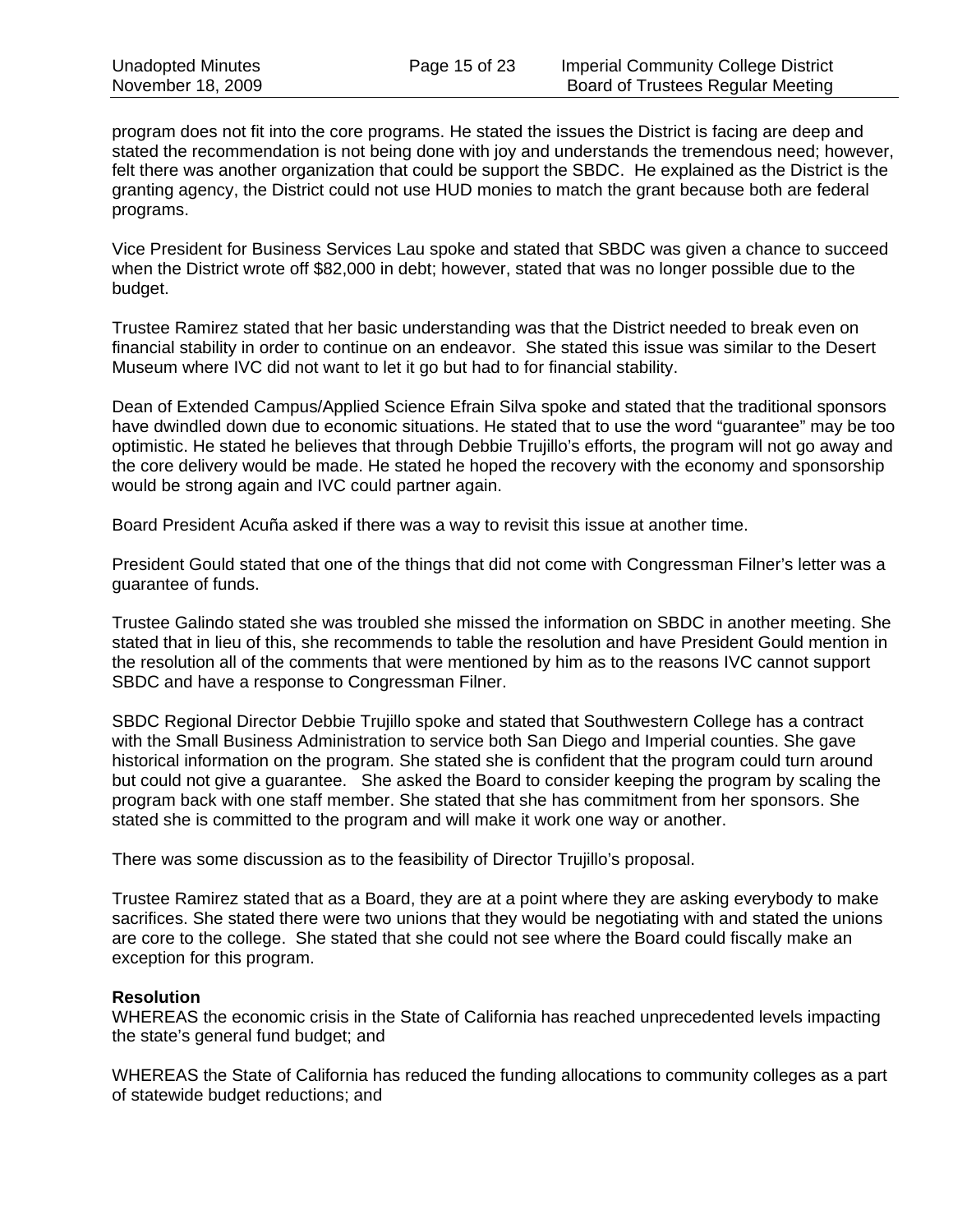WHEREAS these actions represent a budget reduction of \$3.8 million dollars for Imperial Valley College in the 2009-10 budget; and

WHEREAS Imperial Valley College must make budget this year to accommodate these reduced funding levels; and

WHEREAS budget reductions must be made in area/departments that have the least impact on the core institutional services of the college; and

WHEREAS the closure of the Small Business Development Center represents a reduction of services to the community that can be mitigated through transferring services to other community organizations and business development agencies;

BE IT RESOLVED that the Board regretfully approves the closure and termination of the Small Business Development Center effective December 31, 2009.

#### **Fiscal impact: Savings of \$9,000 per year (\$750 per month)**

# **CONSENT AGENDA – EDUCATIONAL SERVICES**

#### **M/S/C Cardenas/Ramirez Resolution No. 14524: Major, Certificate, Course Additions and Deletions**

WHEREAS, new programs, deleted programs, and new courses within the programs have been approved by the Curriculum and Instruction Committee and instructional administration, and satisfy all applicable requirements of Title 5 regulations. All factors, taken as a whole, support the establishment and maintenance of the proposed instructional programs and courses.

BE IT RESOLVED that the Board approves the recommendation of the Curriculum and Instruction Committee (6/4/09) and the Academic Senate (11/04/09), with the consent of the Superintendent/President, as follows:

Deleted Majors and Certificates Electrical Wiring Technology Certificate Electronics Certificate Waste Water Technology Certificate Water Treatment Technology Certificate Carpentry Construction Technology Certificate Electrical Trades Certificate Cement Mason Construction Technology Certificate

#### **M/S/C Cardenas/Ramirez**

**Resolution No. 14525: URGING Dr. Stephen Weber to reconsider the reduction of SDSU Imperial Valley Campus by 11.6 percent and urging Dr. Weber to open Spring Semester transfer opportunities to Imperial Valley College Students** 

WHEREAS, the Imperial Valley Campus of San Diego State University is required to reduce its overall enrollment by 89 Full-Time Equivalent Students for Fall 2010 from this fall's enrollment of 767 Full-Time Equivalent Students, or 11.6 percent; and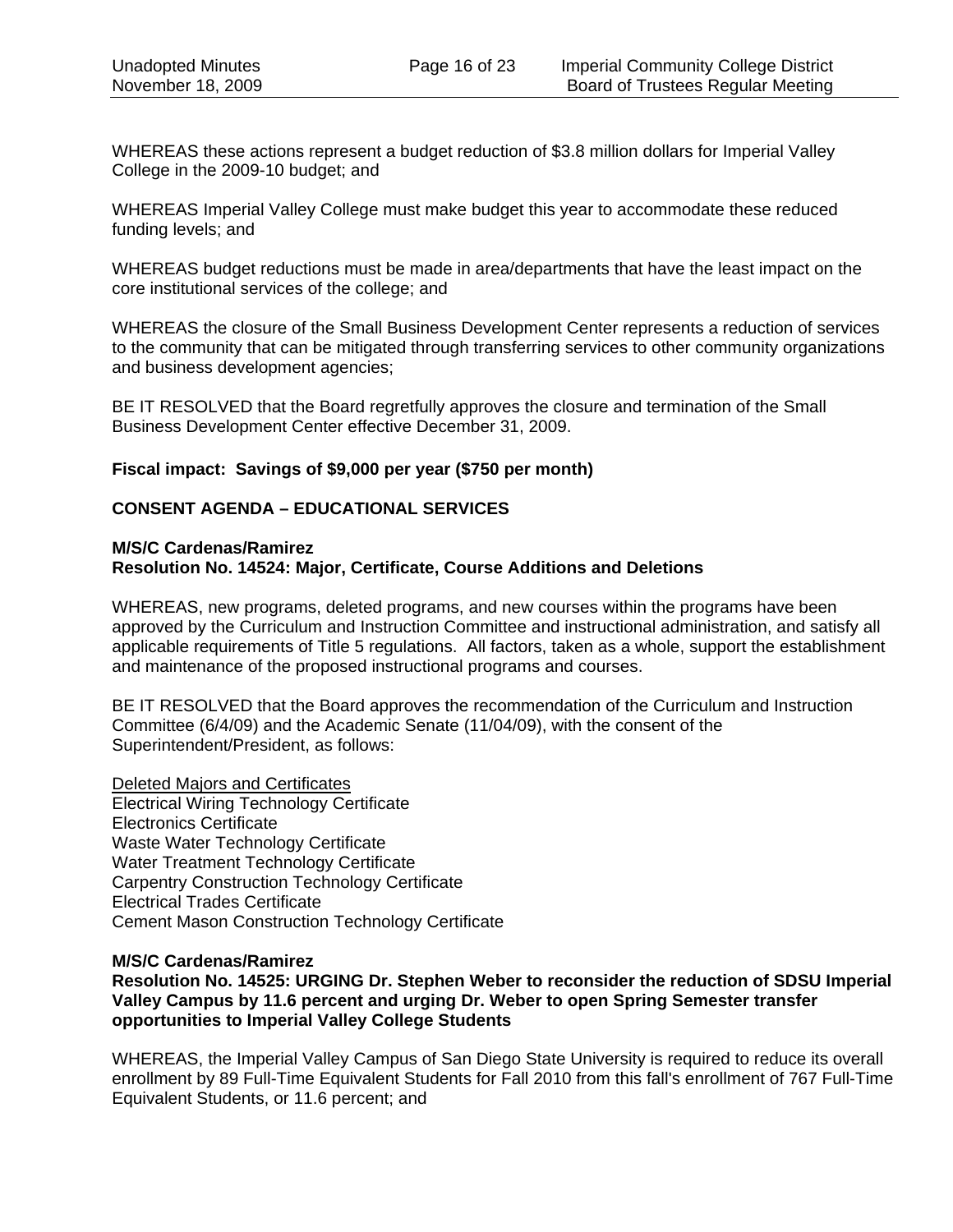WHEREAS, the Chancellor of California State University directed all CSU campuses to reduce their enrollment and San Diego State University to reduce its enrollment by 10.8%; and

WHEREAS, the President of CSU San Bernardino exempted the Palm Desert Campus of CSU, San Bernardino from enrollment restrictions; and

WHEREAS, the President of CSU Bakersfield exempted the Antelope Valley Campus of CSU, Bakersfield from enrollment restrictions; and

WHEREAS, the County of Imperial, with a current unemployment rate of 30.1% and a large population of low income persons, has been designated by the State of California as an underserved community; and

WHEREAS, the unique social, cultural, and economic diversity of the Imperial County region requires an education program aligned to the needs of the students attending those facilities; and

WHEREAS, students attending SDSU Imperial Valley Campus are place bound with the distance to travel to other universities exceeding one hundred miles which prevents many students from attending other facilities; and

WHEREAS, restricting the enrollment for SDSU Imperial Valley Campus equates to restricting access to these students; and

WHEREAS, Imperial Valley College Students are unable to transfer mid-year to any public university in California; and

WHEREAS, Imperial Valley College relies upon SDSU Imperial Valley Campus as a primary receiver of transfer students in both the fall and spring semesters, and

WHEREAS, SDSU Imperial Valley Campus has been a viable partner in preparing the local workforce;

THEREFORE BE IT RESOLVED that the Imperial Community College District Board of Trustees request that San Diego State University President Stephen Weber grant a waiver to exempt SDSU Imperial Valley Campus from enrollment restrictions;

BE IT FURTHER RESOLVED that President Weber take into consideration that for Imperial Valley residents, SDSU Imperial Valley is the only access to a degree from a four year public institution within one hundred miles; and

BE IT FINALLY RESOLVED that the Imperial Community College District Board of Trustees urges San Diego State University to strengthen its commitment to SDSU Imperial Valley Campus by committing to a long term higher education master plan.

## **CLOSED SESSION M/S/C Ramirez/Hart to go into CLOSED SESSION at 8:29 p.m.**

1. NEGOTIATIONS UNDER THE EDUCATIONAL EMPLOYMENT RELATIONS ACT Conference with District Negotiators: John Lau and Travis Gregory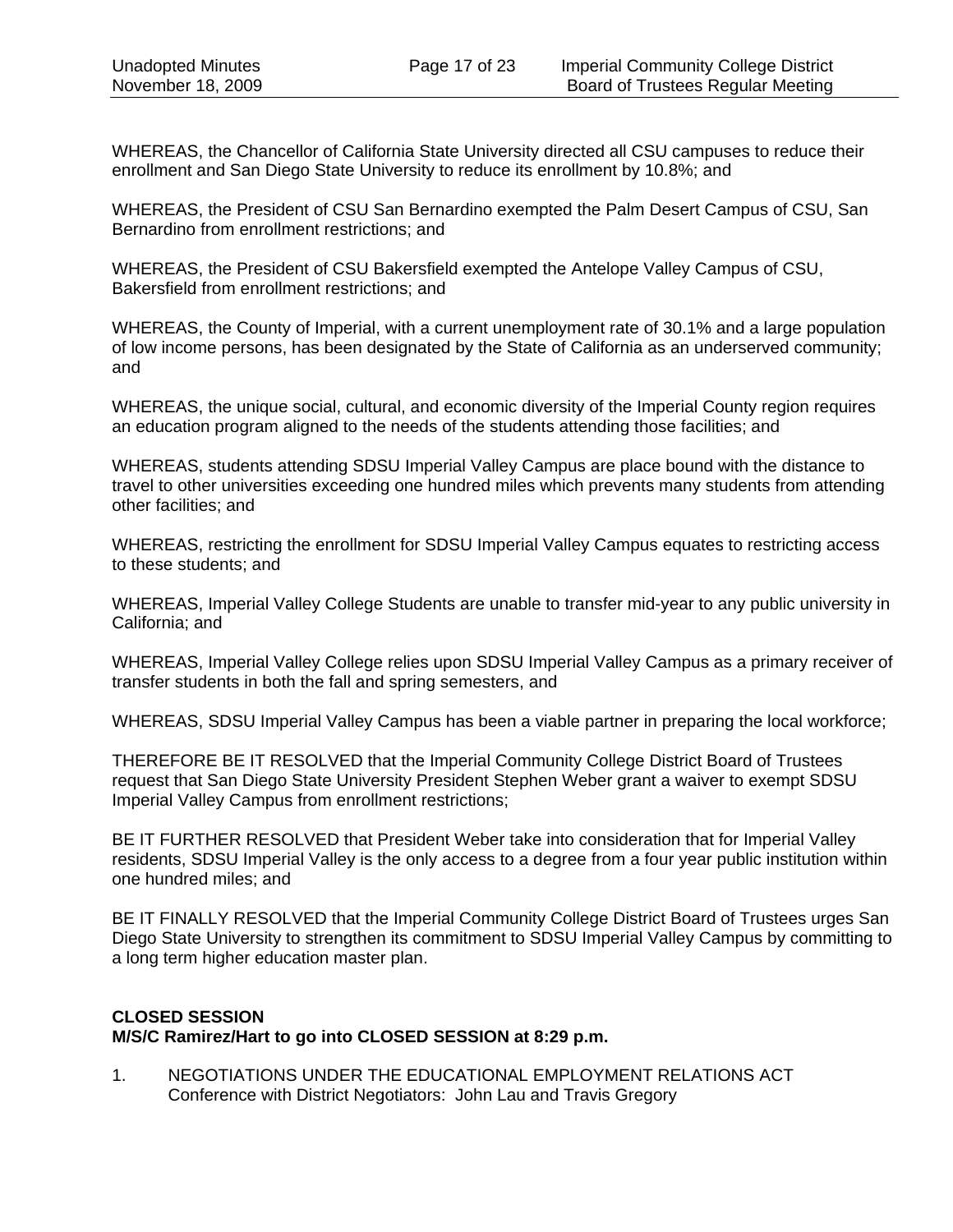Employee Organization: CSEA Chapter 472 RE: Negotiations

- 2. NEGOTIATIONS UNDER THE EDUCATIONAL EMPLOYMENT RELATIONS ACT Conference with District Negotiators: John Lau and Travis Gregory Employee Organization: IVC Chapter of CCA/CTA/NEA RE: Negotiations
- 3. PUBLIC EMPLOYEE DISCIPLINE/DISMISSAL/RELEASE
- 4. CONFERENCE WITH LEGAL COUNSEL ANTICIPATED LITIGATION Significant exposure to litigation pursuant to subdivision (b) of Section 54956.9 One Case
- 5. CONFERENCE WITH REAL PROPERTY NEGOTIATORS Property: 1501 West Imperial Ave , Calexico, CA 92231 Agency Negotiator: Superintendent/President Dr. Ed Gould and Vice President for Business Services John Lau Under Negotiation: Will concern price and terms of payment

# **OPEN SESSION**

# **M/S/C Cardenas/Wong to go into OPEN SESSION at 10:00 p.m.**

- 1.&2. Legal Counsel spoke and stated the item was for the sunshine proposal for CSEA Chapter 472 and for CCA/CTA/NEA. He stated the letters being presented were initial proposals. He asked that copies be made available to the public and handed to union representatives present. He stated that the law contemplates there is a reasonable period of time. He stated the proposals were opening proposals and there could be modifications after the public has reviewed it.
- 3. Received information and gave direction.
- 4. Received information and gave direction.
- 5. Received information and gave direction.

## **WRITTEN COMMUNICATIONS**

Board President Acuña announced that the unions received their respective proposals.

- 1. District Negotiation Proposal for 2010-2011 to IVC CCA/CTA/NEA
- 2. District Negotiation Proposal for 2010-2011 to CSEA Chapter 472

## **CONSENT AGENDA – HUMAN RESOURCES**

Trustee Galindo pulled resolutions 14531 and 14532.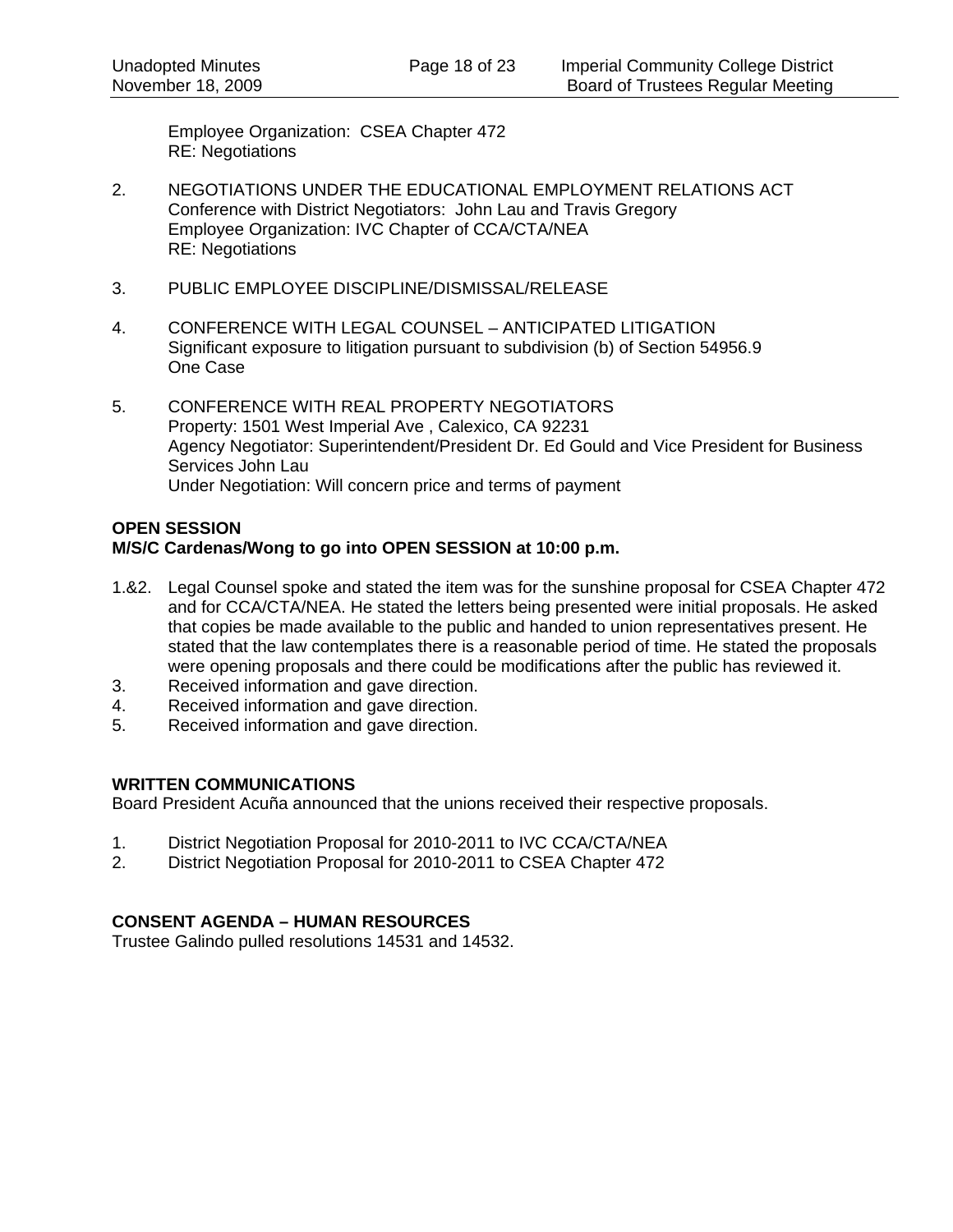## **M/S/C Cardenas/Wong**

#### **Resolution No. 14526: Full-Time temporary, non tenure track, academic personnel**

BE IT RESOLVED that the Board approves the recommendation of the Superintendent/President to continue employment for the following full-time temporary, non tenure track, academic personnel (replacement for Rosa Pitones-medical leave) as a Reference Librarian effective November 2, 2009 through November 30, 2009.

| Name             | Classification/Step                            |
|------------------|------------------------------------------------|
| Quintana, Helena | Appropriate Classification and Step            |
|                  | <b>Contingent Upon Verification of Records</b> |

#### **M/S/C Cardenas/Wong Resolution No. 14527: Approval of New Grant-Funded Categorical Positions**

BE IT RESOLVED that the Board approves the recommendation of the Superintendent/President to approve the following new grant-funded positions:

| <b>Classification Title</b><br><b>Youth Development Specialist</b> | Department<br><b>Applied Sciences</b> | Funding<br>Full-Time<br>Categorical-100% | Range<br>19 |
|--------------------------------------------------------------------|---------------------------------------|------------------------------------------|-------------|
| <b>Instructional Lab Assistant</b><br>Electronics Technology Lab)  | <b>Applied Sciences</b>               | Part-Time<br>Categorical-100%            | 10          |

## **M/S/C Cardenas/Wong Resolution No. 14528: Classified Substitute Employment**

BE IT RESOLVED that the Board approves the recommendation of the Superintendent/President to employ the following personnel:

| <b>Name</b><br>Diaz, | Position<br><b>Student Services</b> | Department             | Funding         | Range    | Effective         |
|----------------------|-------------------------------------|------------------------|-----------------|----------|-------------------|
| Cindy                | Assistant                           | <b>Parking Control</b> | <b>District</b> | $10 - 1$ | 10/13/09-10/23/09 |
| Diaz,<br>Cindy       | Office<br>Assistant III             | <b>WIA Grant</b>       | Categorical     | $9 - 1$  | 10/26/09          |

#### **M/S/C Cardenas/Wong Resolution No. 14529: Extended Leave of Absence (Amended)**

BE IT RESOLVED that Board Resolution 14512 be amended as follows:

BE IT RESOLVED that the Board approves the recommendation of the Superintendent/President to approve an initial request for an extended leave of absence due to a non-industrial illness for Joe Serna.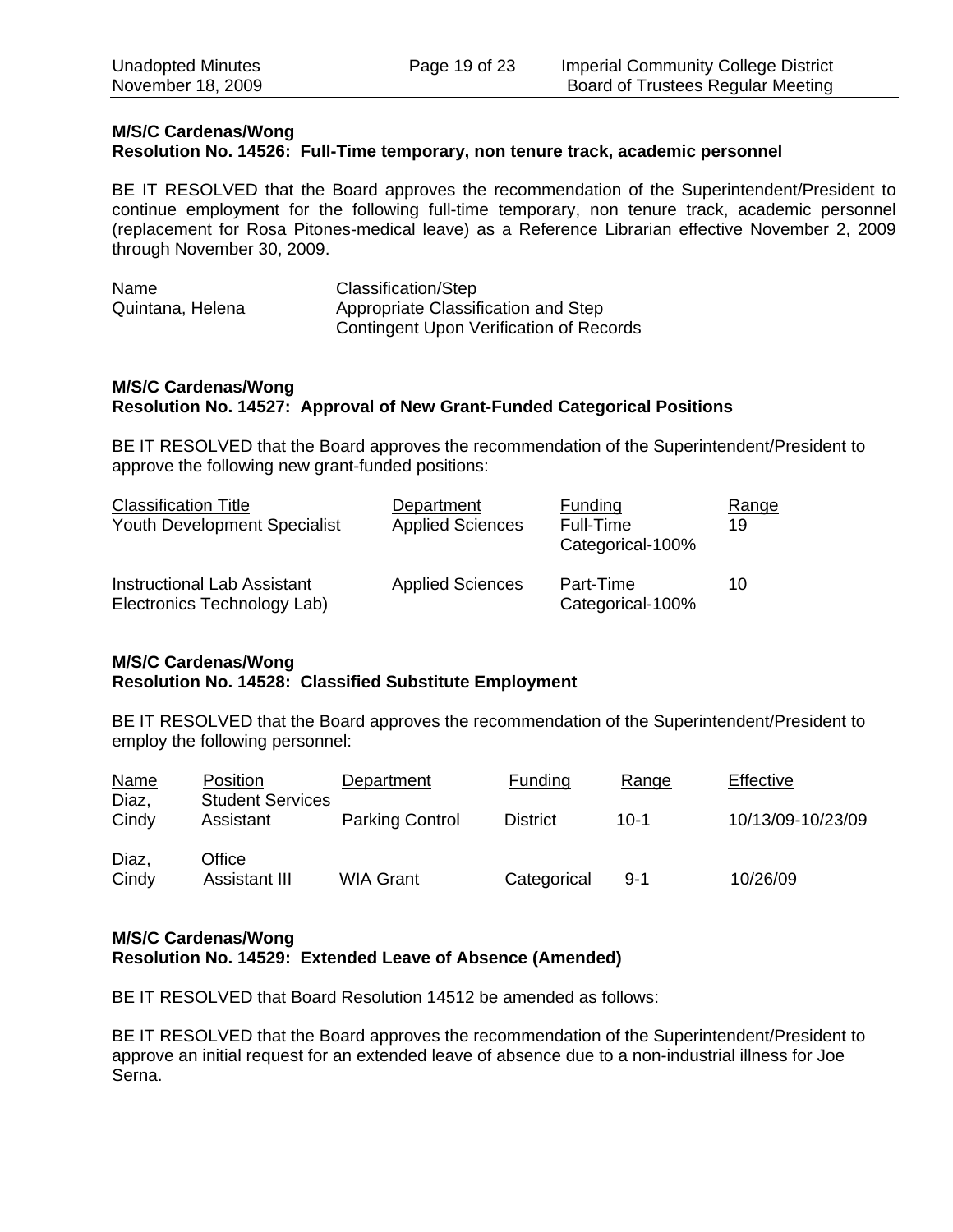Joe Serna is requesting an extended sick leave of absence effective November 17, 2009 through April 16, 2010. The extended leave of absence is being requested pursuant to CSEA Contract, Articles 11.2 and 11.3.

(1) Change to read as follows:

BE IT RESOLVED that the Board approves the recommendation of the Superintendent/President to Approve an initial request for an extended leave of absence *with health and welfare benefits due to a non-industrial illness for Joe Serna, Grounds Maintenance Worker*.

Joe Serna is requesting an extended sick leave of absence effective November 17, 2009 through April 16, 2010. The extended leave of absence is being requested pursuant to CSEA Contract, Articles 11.2 and 11.3.

## **M/S/C Cardenas/Wong Resolution No. 14530: Elimination of Vacant Classified Service Positions**

WHEREAS, the District has met with CSEA in an attempt to review all inactive and unfilled classified service positions, leading to an agreement as outlined in the attached Memorandum of Understanding (Exhibit A); and

WHEREAS, the Governing Board of the Imperial Community College District hereby finds it necessary and in the best interest of the District to eliminate inactive and unfilled positions that do not appear to be needed in the foreseeable future;

NOW THEREFORE, BE IT RESOLVED that, effective immediately, the classified positions listed in Exhibit A shall be eliminated.

#### **M/S/C Ramirez/Wong (OPPOSED: Galindo) Resolution No. 14531: Reduction of Classified Management Service Discussion**

Trustee Galindo stated since she is opposed to closing the SBDC, she is also opposed to laying off the management position.

## **Resolution**

WHEREAS, due to a lack of work or a lack of funds during the 2009-2010 academic year; and

WHEREAS, the Governing Board of the Imperial Community College District finds it necessary and in the best interest of the District to eliminate services as specified below:

1. Director of Small Business Development Center (F/T probationary Classified Manager position)

NOW THEREFORE, BE IT RESOLVED that the employment of this probationary manager of the District shall be discontinued effective December 18, 2009.

BE IT FURTHER RESOLVED that the Superintendent/President or his designee is authorized and directed to give written notice to the affected employee.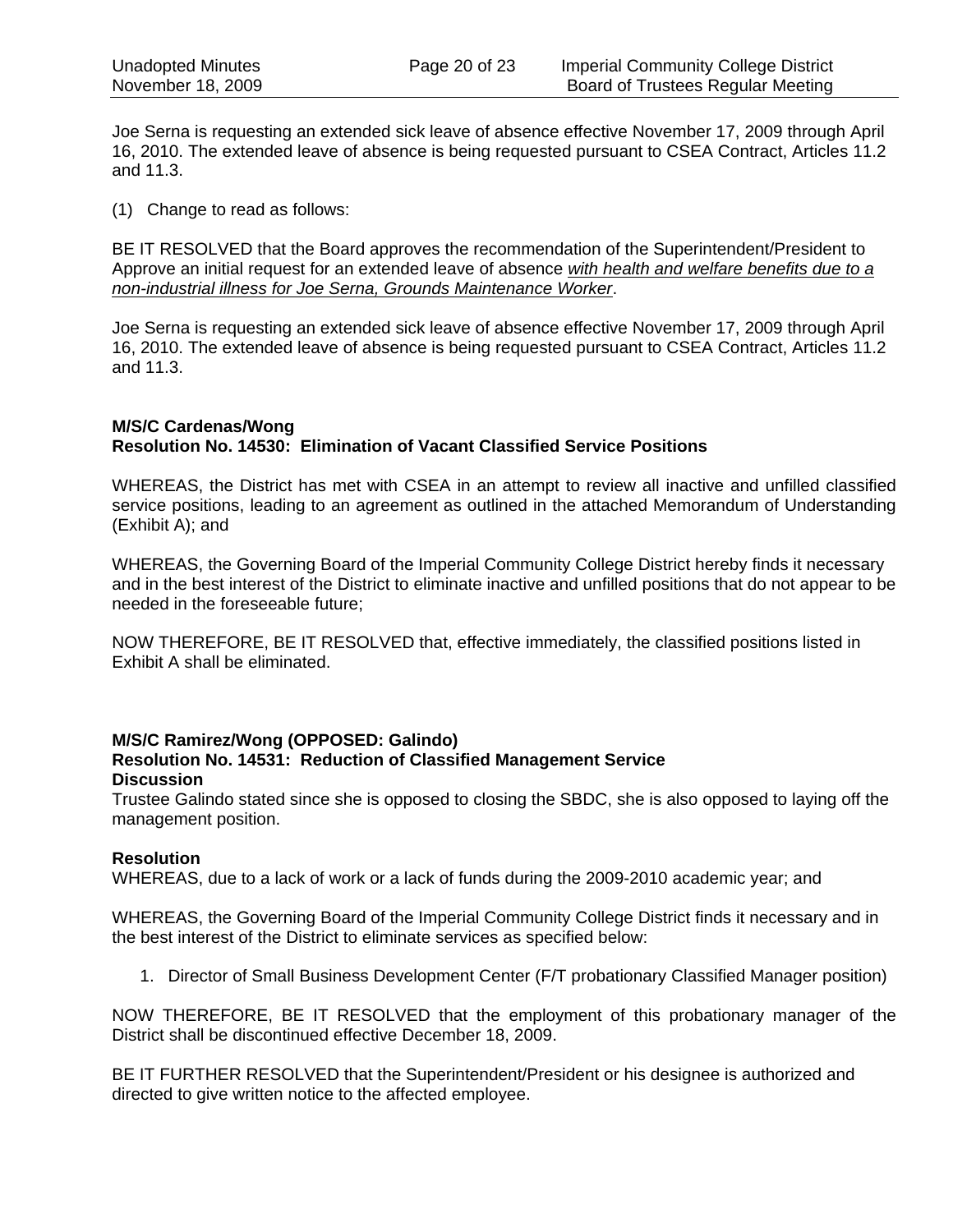#### **M/S/C/ Ramirez/Wong (OPPOSED: Galindo) Resolution No. 14532: Reduction of Classified Service**

#### **Discussion**

Trustee Galindo stated since she is opposed to closing the SBDC, she is also opposed to laying off the classified position.

#### **Resolution**

WHEREAS, due to a lack of work or a lack of funds during the 2009-2010 academic year; and

WHEREAS, the Governing Board of the Imperial Community College District finds it necessary and in the best interest of the District to eliminate and reduce the classified services as specified below:

1. Small Business Development Center Secretary (F/T position)

NOW THEREFORE, BE IT RESOLVED that this classified position of the District shall be discontinued and reduced.

BE IT FURTHER RESOLVED that the Superintendent/President or his designee is authorized and directed to give notice of layoff to the affected employee and to the appropriate exclusive bargaining representative not later than 45 calendar days prior to the effective date of layoff.

#### **ADJOURNMENT**

**M/S/C Medina/Wong to ADJOURN the meeting at 10:10 p.m.** 

The next regular meeting of the Imperial Community College District Board of Trustees is scheduled for the **WEDNESDAY, DECEMBER 16, 2009, AT 6:00 P.M.** in the **Administration Board Room located in Building 10.**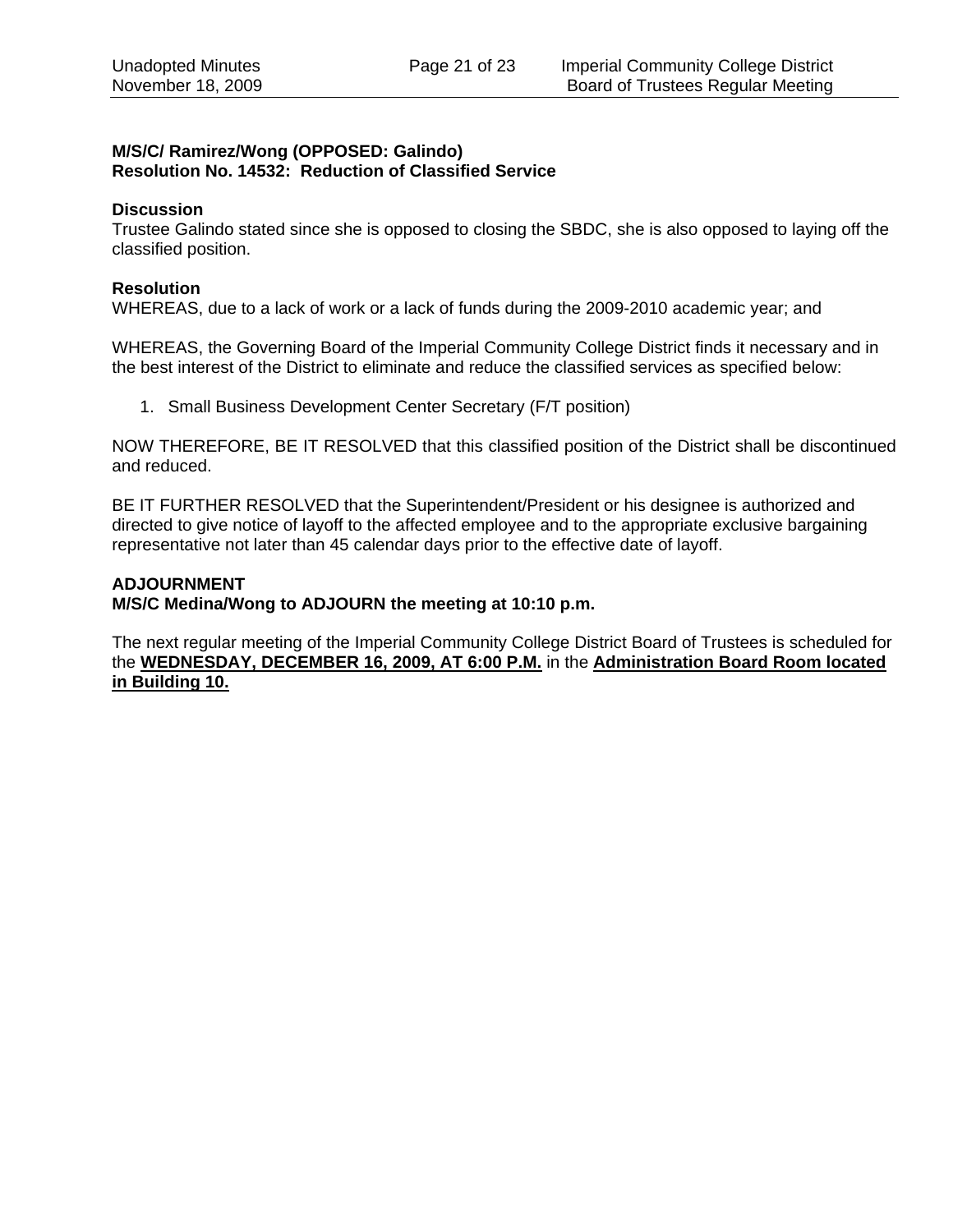Adopted this \_\_\_\_ day of November 2009.

\_\_\_\_\_\_\_\_\_\_\_\_\_\_\_\_\_\_\_\_\_\_\_\_\_\_\_\_\_\_\_\_\_\_\_\_\_\_\_\_\_

\_\_\_\_\_\_\_\_\_\_\_\_\_\_\_\_\_\_\_\_\_\_\_\_\_\_\_\_\_\_\_\_\_\_\_\_\_\_\_\_\_

ICCD Board President

ICCD Board Secretary